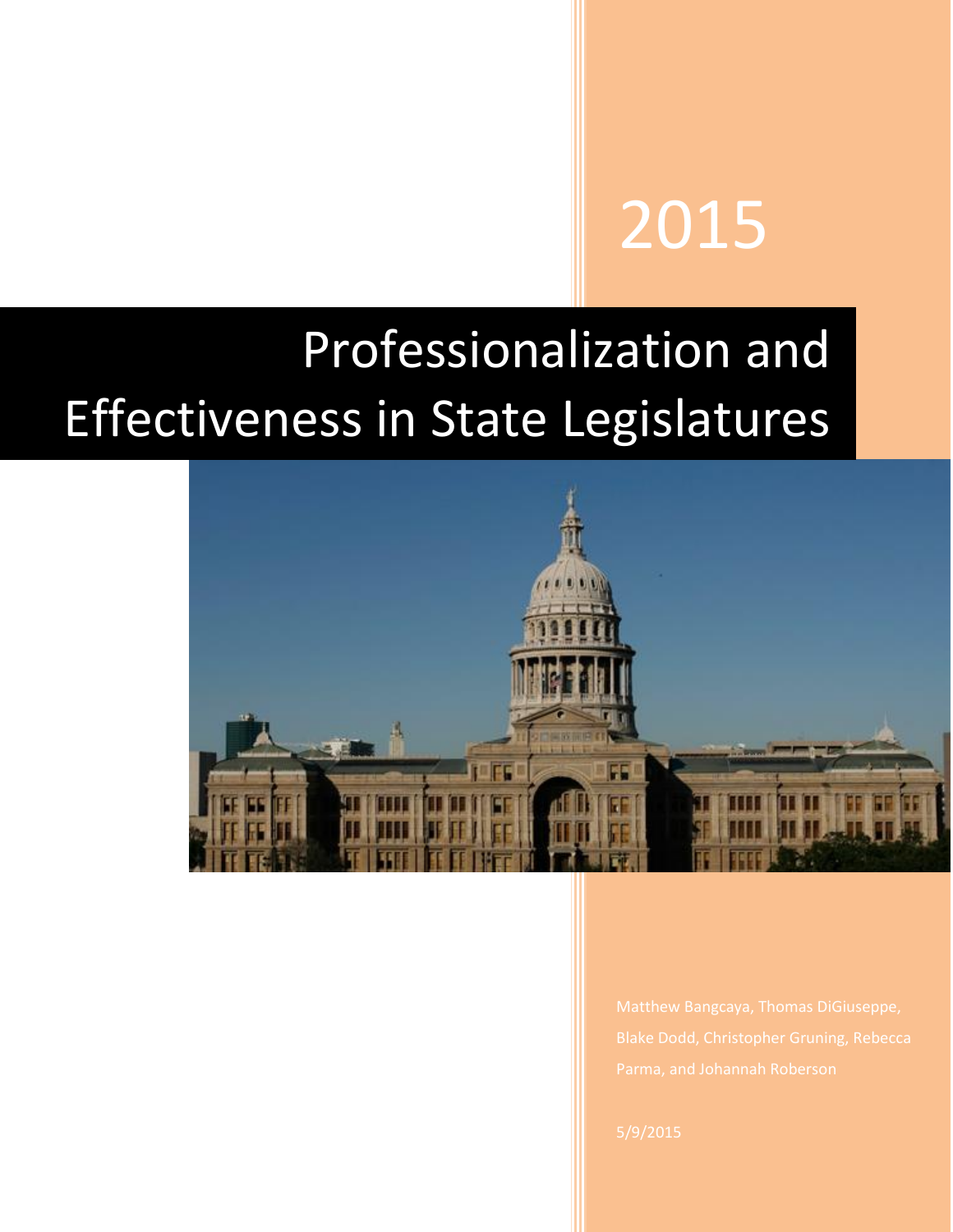# **Executive Summary**

Recent studies in professionalism have examined certain aspects of state legislatures and how they compare to Congress in an attempt to find the differences in performance. These factors include legislator salary, per diem pay, session length, and session frequency. Previous research considers these factors and rates states on a scale from low professionalization to high professionalization. The benchmark is the United Stated Congress.

Our group of capstone scholars looked at expanding upon this research for two reasons: (1) move away from using Congress as the benchmark of professionalization, and (2) add new indicators which may also factor into level professionalization. Congress has responsibilities which differ greatly from a state legislature and so we choose to conduct an inter-state comparison rather than using Congress as the benchmark of a professional legislature. This enabled our study to only focus on state legislatures.

For the analysis, we consider all of Squire's previously researched indicators, paired with our new set of indicators, and their impact on legislative effectiveness. We narrowed our research to 11 states which represent the diversity of state legislatures found within this country.

Finally, this exploratory research indicated that professionalism is not statistically significant when measuring a state legislatures' effectiveness. Within three versions we ran 21 models utilizing the bivariate regression model, with the understanding that is not as far reaching as a multivariate regression, but was best with such a small sample size. The three versions weighted aspects of professionalism in different ways – however out of the 21 models, 20 did not produce any significant results. However, there were relations that moved in the direction we would expect. For example, as professionalism increased the number of bills filed increased as well. There were certain indicators that moved in the opposite direction than would be expected, for example, as professionalism increased the number of bills passed decreased.

There were limitations to this research such as the time allotted to collect data, the difficulty of quantifying certain variables, and roadblocks in finding up to date information consistent for each legislature. This analysis can be seen as a pilot study to future research that further expand the new indicators utilized while also considering indicators not looked at in this study. However, our research does have implications for Texas and other states, most importantly there is no one best way to run a legislature because the purpose is to serve ones constituents most effectively and this will vary across state lines.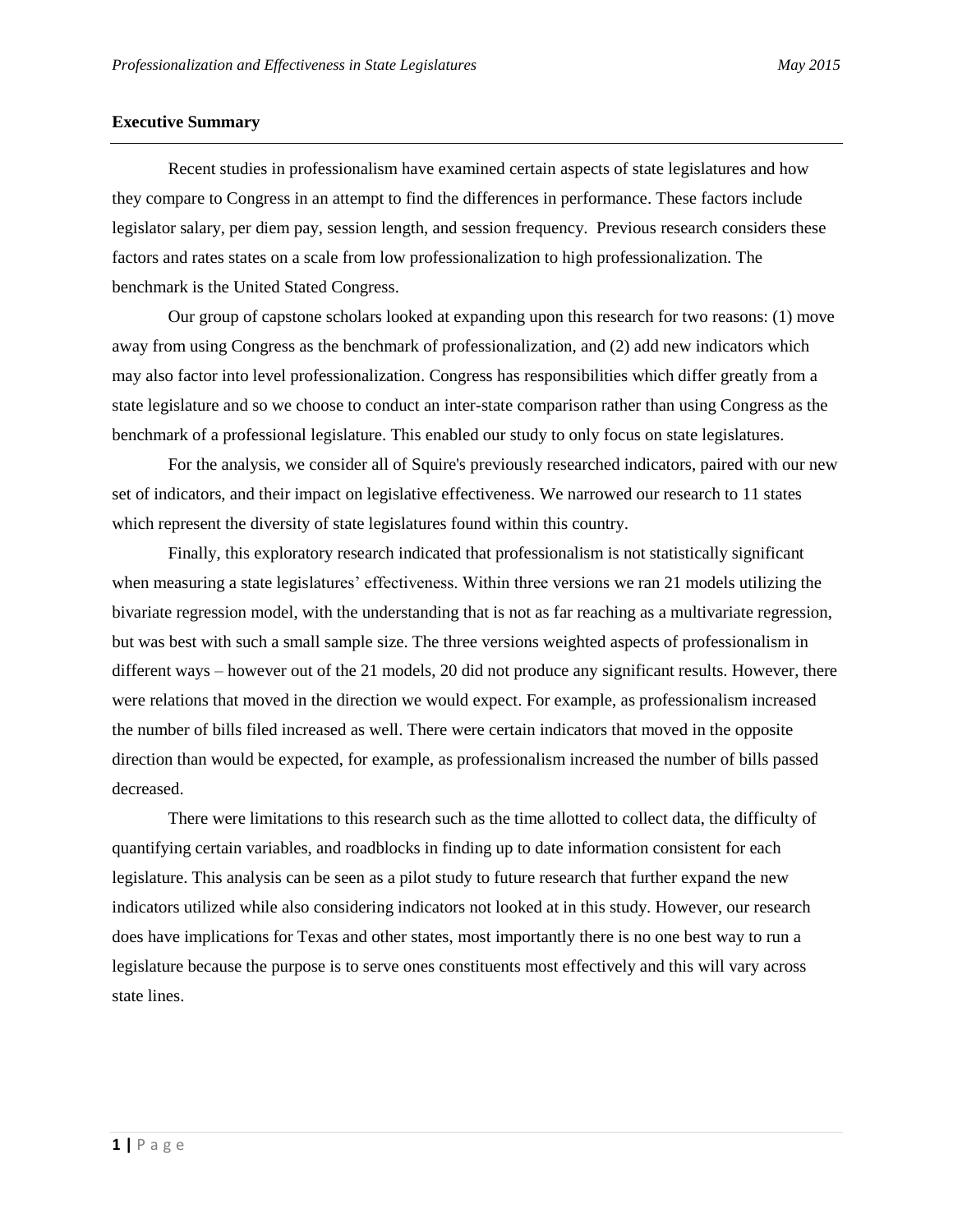# **Introduction**

Currently, in the United States, there is no consistent blueprint for how states run their respective legislative branches. The traditional understanding of government of there being a House of Representatives and a Senate, holds in 49 of 50 states. Nebraska is the exception having a unicameral legislature. Each state legislature is unique and has its own ways of accomplishing state business. These differences are studied and analyzed by using "indicators" such as state legislative size, legislative pay, number of committees, session length, and frequency of sessions.

The measure of the differences is studied as the aggregate level of professionalization in state legislatures. It is necessary to stress that the presence of professionalization, or lack thereof, will not automatically lead to a positive or negative result. To stress this point we present two arguments:

1) **A citizen legislature***:* Meets for a short period of time and legislators have other jobs outside of their state duties. Therefore, they can serve the constituents well because they must return to live under the laws he or she implements.

2) **A professional legislature**: Meets for most of the year and pays the legislators as full-time employees. They can serve the constituents well because of their extended time in office and ability to devote more time to each issue.

The purpose of our research is not to recommend a best practice for state legislatures, but rather provide and contribute to an understanding of how these various factors affect the body's effectiveness. This is important because state legislatures are in place to serve their constituents; however they must operate under certain time, money, and skill constraints. Professionalism factors into many of these constraints. Therefore, if we can better understand how these indicators impact professionalism, we can gain knowledge of how altering them changes a legislature's effectiveness.

In this paper, we will discuss the early development of state legislatures to demonstrate how these indicators arose out of necessity, and how their variation is not by necessarily by conscience means, but rather a needs-based implementation. Early research in professionalization focused on a state's legislative pay, session length, and frequency of sessions. We will build on these indicators to expand the categories when studying professionalization and look at how these variables impact effectiveness.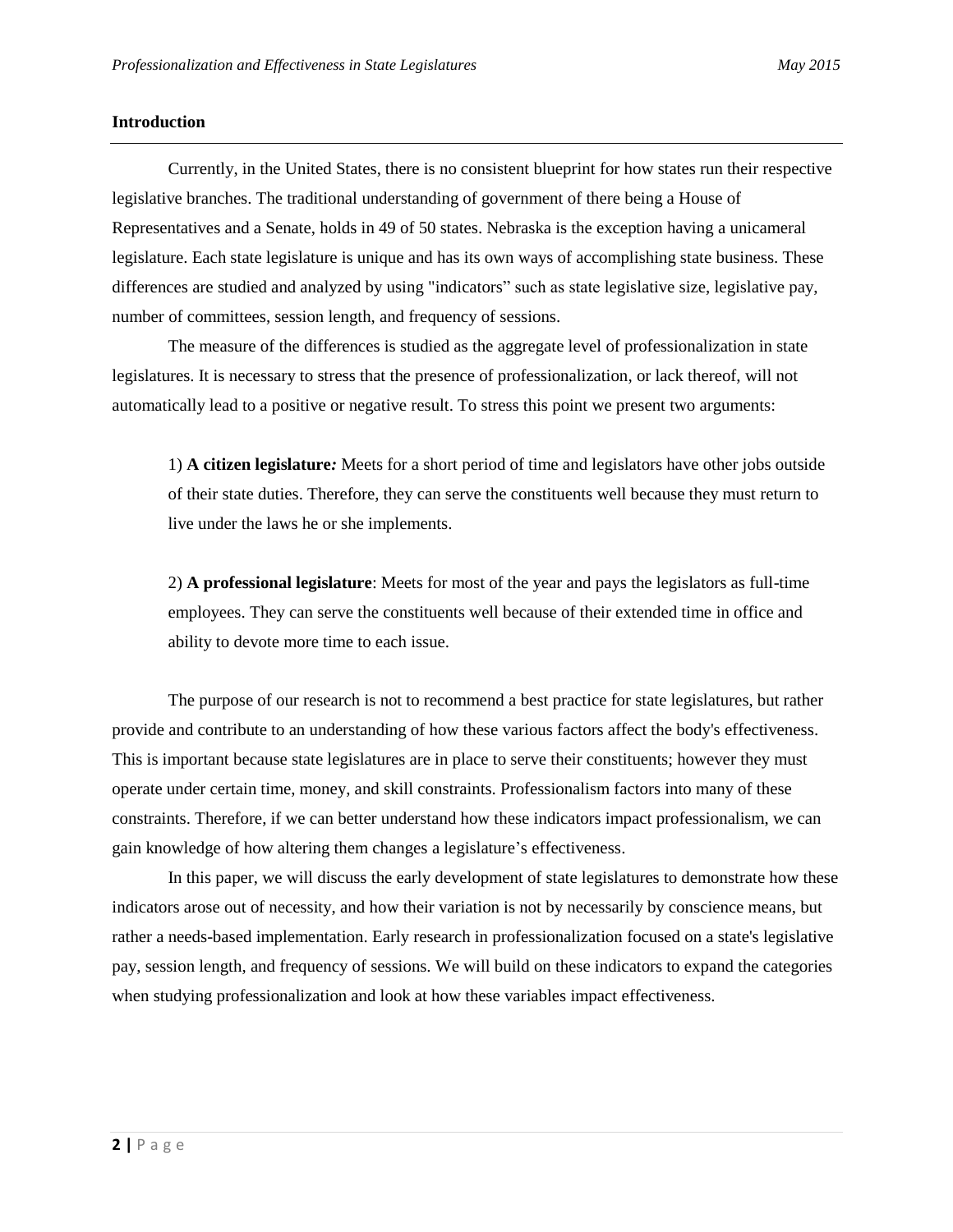# **The Early Development of Legislatures**

To study the professionalization today, it is first necessary to consider the earliest forms of state legislatures and where some of the unique aspects originated. In many cases, these early legislatures professionalized out of necessity; common needs arose which were recognized and addressed. There are four early sources from which state legislatures developed: Colonial Assemblies, Territorial Legislatures, National Congress (Texas), and a Constitutional Monarchy (Hawaii). This section will survey all four but primarily focus on colonial assemblies, as they were the first and their consideration is most crucial.

The colonial assemblies in pre-revolutionary America developed into 13 state governments after independence. Colonial assemblies provide a look at the following: Representative Government, Bicameralism, Session Length, Committees, Seniority, Leadership, Rules, Staff/Facility, and the Professional Politician. What all of these aspects have in common is they are not arbitrary--all arose and developed from some inherent need in these legislative bodies. Understanding these aspects of colonial governments and how they developed will help better understand how legislatures developed to the levels of professionalization they are at today.

# *Representative Government*

Colonial Assemblies were the earliest form of state legislatures, the first being the House of Burgesses established in Virginia in 1619 (Hatch, 1956). These early legislative bodies served as an extension of the English government, and their original establishment and intent was to have all freemen participate. However, with expansions in geographical size and population in colonies, this became impractical, and instead these bodies shifted to a representative government (Squire, 2005). Rather than full participation, each town or village would elect a few of its members to travel to the colonial assembly and represent the town's interests. In Virginia, many of the first Burgesses were already "quite prominent in colonial affairs" (Hatch, 1956). These colonial assemblies contrast from the other branches of government at this time in America because they were the only governing body elected by the people of the colony, and thus are the first form of representative government.

# *Bicameralism*

It was far more efficient for these assemblies to handle local issues than having the English government directly involved (Squire, 2005). These assemblies were charged with making local laws and ordinances, approving budgets, and serving as a check on the power of the governor. Assemblies were not fully independent of the English government and any actions taken had to be consistent with English law (Squire, 2005). To ensure consistency, some assemblies split into two separate bodies, giving rise to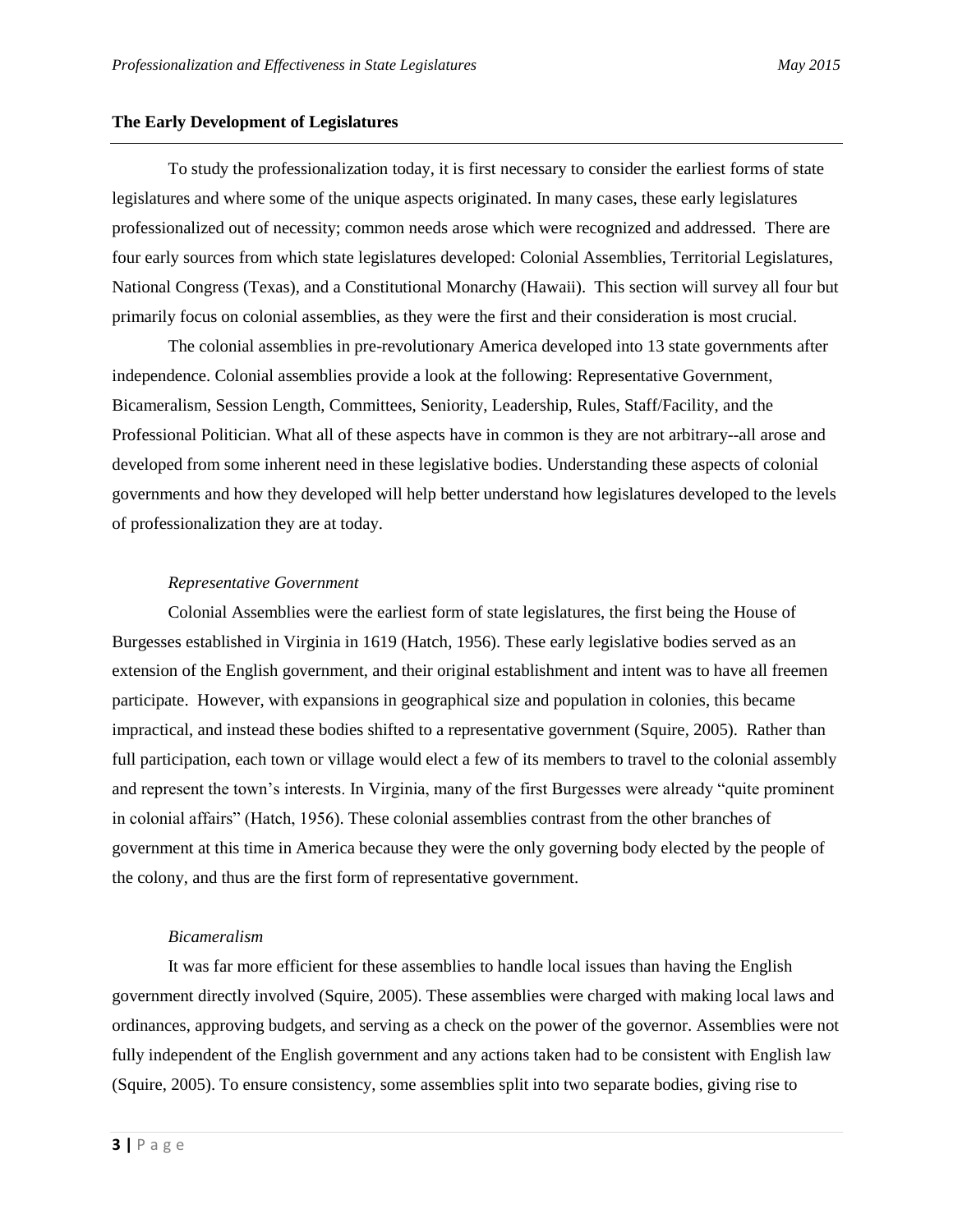bicameralism. In most cases, the lower house of the assembly was elected by the people, while the upper house was appointed by the monarchy. For a law to pass, it had to be approved by both chambers. Therefore, when a law passed, it would have the approval of both the colony by way of the lower house and the monarchy by way of the upper house (Squire, 2005).

# *Session Length*

Colonial assemblies met yearly, and session lengths and times varied. Typically, assemblies met once per year, with the Governor having the ability to call for a special session (Squire, 2005). The first Virginia House of Burgesses met for five days in July in 1619; members had intended to meet for longer, but had to adjourn the session due to sickness brought about by the heat (Hatch, 1956). Over time, this evolved to longer sessions and by the latter part of the 18th century some assemblies had six to eight month sessions. Perhaps the most demanding assembly was "The South Carolina Commons House…[where it was] customary for it to meet for up to eight months a year, and when in session it met six days a week for six hours each day" (Squire, 2005). Each assembly set its own session schedule based on feasibility and necessity.

# *Committees, Seniority, and Leadership*

The idea of committee, seniority, and leadership arose during the colonial assembly period (Squire, 2005). As these colonial assemblies began to handle more complex issues, the first ad hoc committees were established to provide a specialization in work. As issues continued to arise, standing committees developed and became permanent fixations. Seniority also arose during this period and veteran members would head the more important committees. As the years went on, assembly members, on average, served longer and held more positions before ascending to the highest post in the body (Squire, 2005).

# *Rules*

The colonial assemblies are responsible for setting the precedent for the early rules and procedures of these governing bodies. As a means to maintain order, the Virginia House of Burgesses' first speaker, John Pory, who had previous experience serving in the British Parliament before he arrived in Virginia, adopted "parliamentary procedure" (Hatch, 1956). Bodies also began to pick apart the rules and by the mid-1750s we start seeing procedures and means to block legislation. Essentially, during the Colonial Assembly period we see the transition from rules as a necessity to maintain order to a weapon used by some of the body's most clever politicians. Legislative procedures in Virginia evolved to the point that by 1750 "at least four different devices existed by which a burgess could strategically delay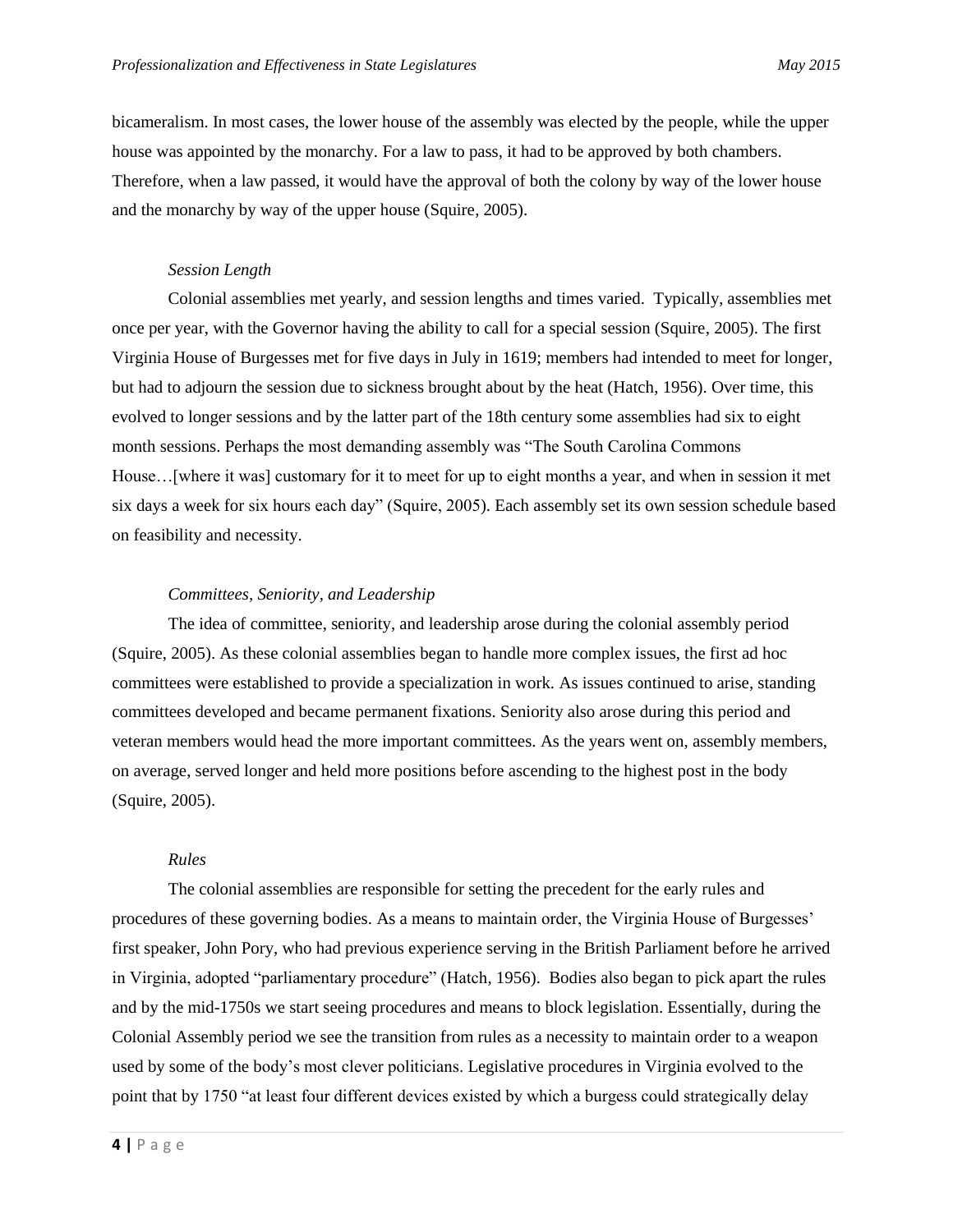consideration of a measure: a motion to adjourn during a debate, moving that the orders of the day be read, moving the previous question, and offering amendments" (Squire, 2005). While some assemblies only allowed members to speak once during a debate, Delaware members were allowed to speak three times (Squire, 2005). To combat the issue of limitless debate, Pennsylvania ruled "If four members stood and requested that a speaker conclude his speech, he had to do so" (Squire, 2005). In conclusion, parliamentary procedure, rulemaking, the early filibuster, and other rules-related maneuvers came from this early governing period.

# *Staff/Facilities*

During the Colonial Assembly period support staff for the politicians was established. This facet rose out of necessity: as the rules and role of the assembly became more complex, clerks were hired for record keeping. As Squire states, "The assemblies were sufficiently staffed so that clerks could notify the public about the legislative schedule in advance and keep detailed minutes of assembly business." These clerks then hired assistants and the assemblies had staff to go along with their roster of legislators. The first Virginia House of Burgesses met in a church simply because it was the most convenient place they could find to house their meetings (Hatch, 1956). Colonial assemblies met in a variety of churches and taverns before establishing their own dedicated buildings.

# *The Professional Politician*

The rise of the professional politician also occurred during the colonial era. As time progressed, overall turnover in the colonial assemblies decreased and we see some veteran legislators who also moved up and assumed roles in leadership. Those who served were either prominent community members. As Squire notes, "the rise of a cohort of professional politicians in most of the colonies, men who pushed their assemblies to assume greater power in their colonial governments, and who "defined their [legislative] procedures more clearly." Overall, the development of assemblies is conducive to the professional politician, and with stability of bodies increasing, the identity of the individual legislator moves from a community member to a professional politician.

In conclusion, much of what is examined in state legislatures today can be traced back to the development of colonial assemblies in the 13 colonies. These bodies were the earliest form of representative government in America, and post-revolution were transformed into state legislatures. In addition to these bodies, there are three prominent other sources from which state legislatures came: Territorial Legislatures, a former National Congress, and a former Constitutional Monarchy.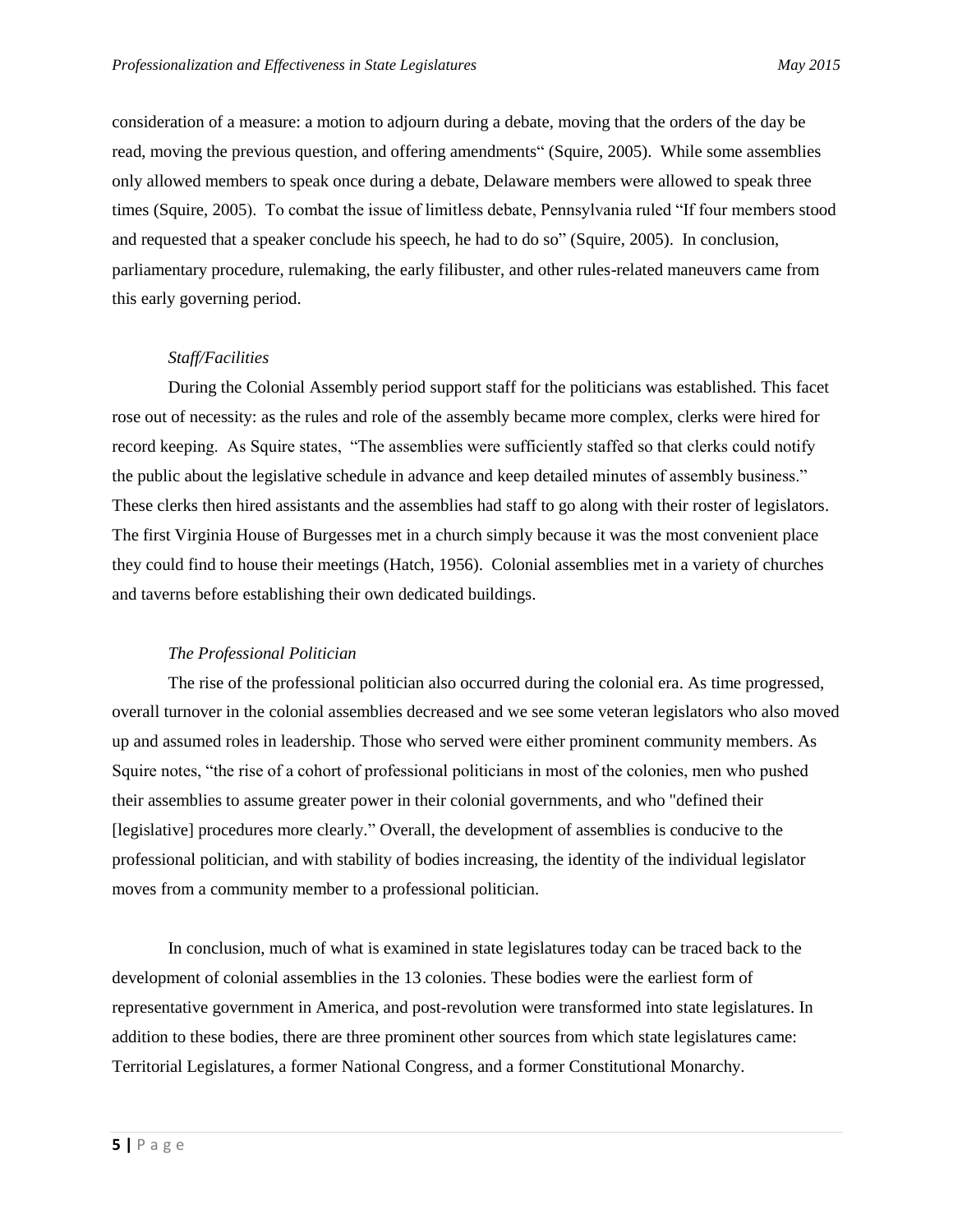As the United States expanded westward, many of state governments developed from territorial legislatures, which were the first forms of government in a newly settled territory. These legislative bodies sought to create order, with the intention of attracting more settlers and eventually petitioning to become a state, a precedent which was set by the Ordinance of 1787 (Farrand, 1896). However, territorial legislatures greatly expanded with the settling of newly acquired lands from the Louisiana Purchase in 1803.

Per diem pay was extremely important for these bodies, as travel was expensive and significantly more difficult than in other established states. These raucous bodies were often drowned in whiskey and shenanigans. Due to the dangers of everyday life in the territories, some legislators died on their way to session. When they got there, session was full of pranks, fights, violence, prostitutes, and egregious amounts of liquor (Squire, 2005). However, amidst all the chaos, order was formed and laws were established in land which was previously lawless.

At the discretion of Congress, territories could establish a legislature when they met certain population requirements and then could apply for statehood when other benchmarks were met (Farrand, 1896). Typically, admittance was considered when a territory had a population large enough to accommodate one full congressional district (Farrand, 1896). However, admittance was not guaranteed.

Salaries, per diem, and session length varied based on territory and were decided upon on a caseby-case basis, and explain much of the variation in these aspects that we examine today. Farrand details this in his timeline, demonstrating the variance found as well as the unique precedents set within each territory. Overall, the lasting legacy of territorial legislatures was creating the loose blueprint for establishing a state and accommodating the rapid expansion in both size and population of the United States in the late 18th-early 20th century.

Before Texas was a state, it was a Republic, the result of Texas declaring its independence and winning a war in 1836 against Mexico (Steen, 2010). As such, it created its own Congress, modeled after the United States Congress. To serve, one had to "be twenty-five or older, a citizen of the republic, and a resident of his district for six months" (Steen, 2010). There were measures put in place to allow the size of the Congress to increase as the population of the Texas increased. The body was paid at a fixed rate and salaries for members could only be raised for following sessions, never in the current session.

According to its constitution, the Congress of the Republic of Texas was charged with certain powers (Gammel, 1898):

1. "Levy and collect taxes and imposts, excise and tonage duties; to borrow money on the faith, credit, and property of the Government, to pay the debts and to provide for the common defence and general welfare of the Republic.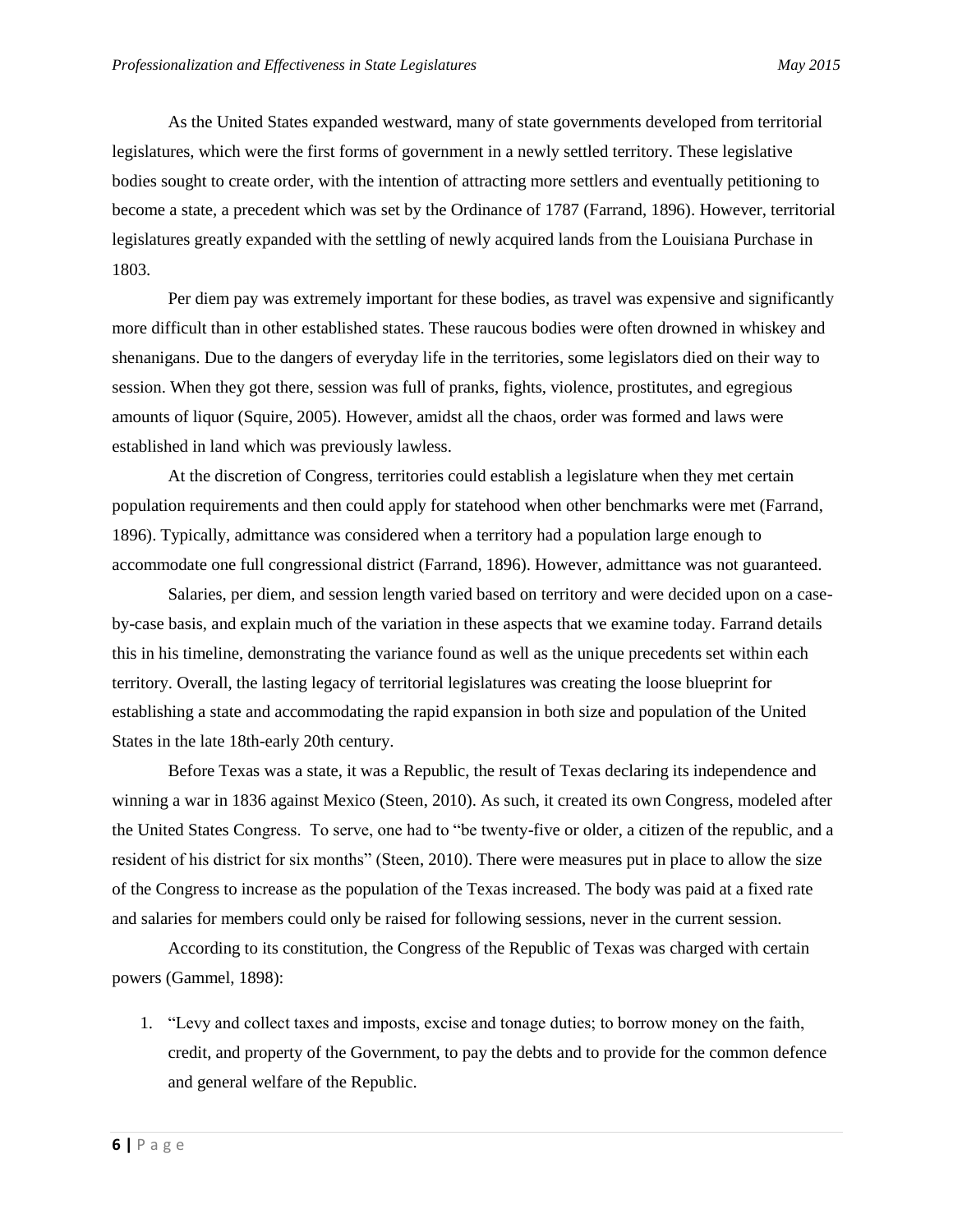- 2. Regulate commerce, to coin money, to regulate the value thereof and of foreign coin, to fix the standard of weights and measures, but nothing but gold and silver shall be made a lawful tender.
- 3. Establish post offices and post roads, to grant charters of incorporation, patents and copyrights, and secure to the authors and inventors the exclusive use thereof for a limited time.
- 4. Declare war, grant letters of marque and reprisal, and to regulate captures.
- 5. Provide and maintain an army and navy, and to make all laws and regulations necessary for their Government.
- 6. Call out the militia to execute the law, to suppress insurrections, and repel invasion.
- 7. Make all laws which shall be deemed necessary and proper to carry into effect the foregoing express grants of power, and all other powers vested in the Government of the Republic, or in any officer or department thereof."

After Texas was annexed into the United States, the Texas Congress was transformed into the Texas state legislature. This is important because Texas is the only one to come from a National Congress, and thus has had more power than any other state legislature. Furthermore, Texas today still has a considerable amount of power as a result from its leveraging in negotiations for statehood.

Hawaii is unique in that it has experienced a variety of governments. The Hawaiian state government was preceded by the Hawaiian kingdom, a constitutional monarchy, and later the Territory of Hawaii after the monarchy was overthrown in 1893. The Hawaiian kingdom established the Legislature of the Kingdom of Hawaii as a result of the 1840 Constitution. Similar to colonial assemblies, Hawaii was bicameral: there was a lower house, elected by the people, and an upper house of nobles, which served at the pleasure of the monarch and were unpaid. All revenue oriented bills originated in Hawaii's lower house.

However, in 1864, King Kamehameha V was frustrated with the fact that the legislature had so much power and decided to call a constitutional convention (Potter and Kasdon, 1964). As a result of the new constitution, these two houses were consolidated into one unicameral legislature. Perhaps the most controversial aspect of this new government was a certain requirement that to serve in the legislative body one must pass a literacy exam. These requirements were repealed and the legislature was later split back into two houses with the annexation of Hawaii. In the end, after the monarchy dissolved, this legislative body transformed into the Hawaiian territorial legislature, and finally became the Hawaiian state government in 1959.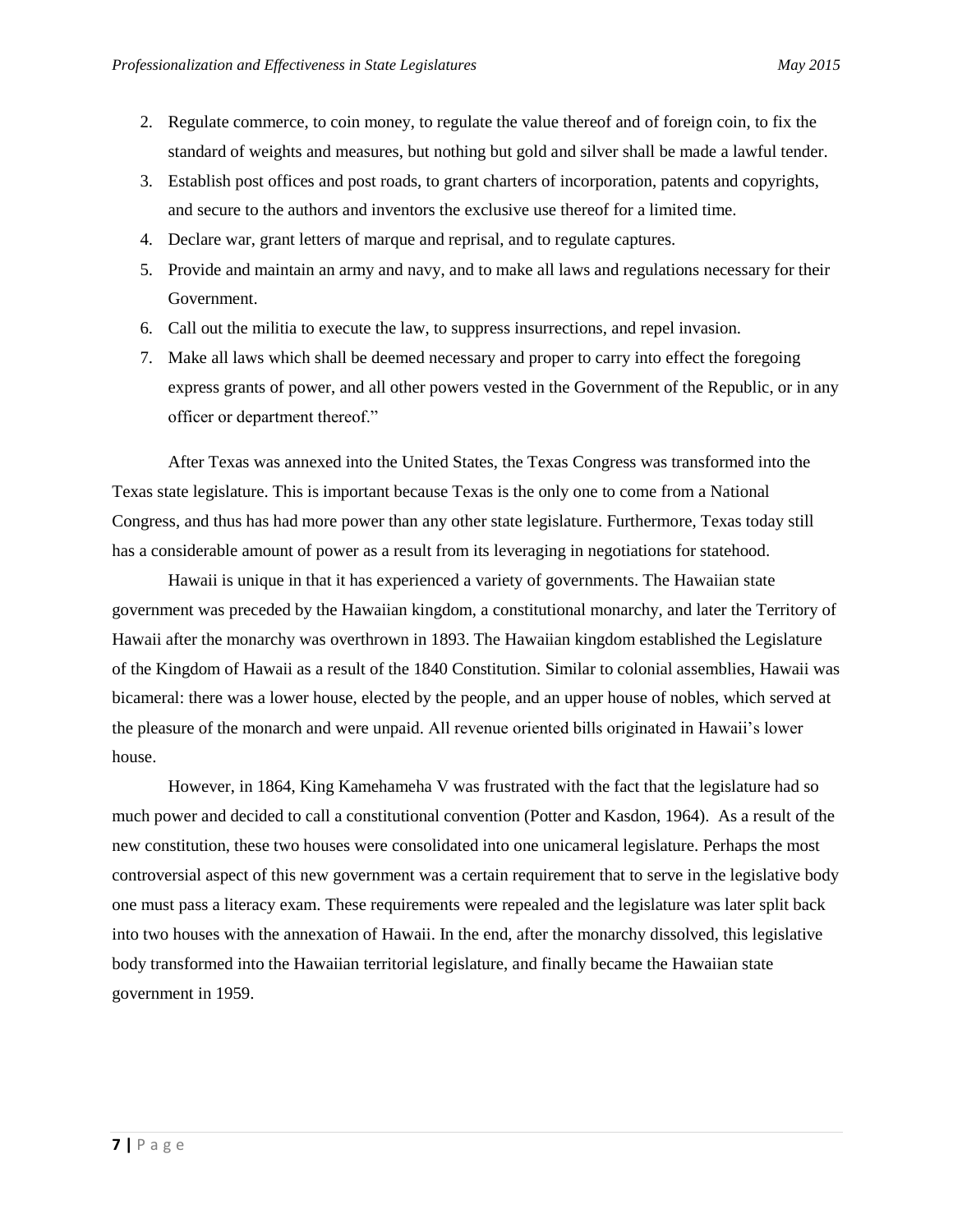# **Current Professionalization Observed**

The initial review of the states looked at 14 different factors that affect professionalization. Each factor was weighted for importance through the Delphi Method. As a result, each state is quantified for their level of professionalization. As seen in Figure 1, California, Pennsylvania, and Illinois are rated as the most professionalized states. Overall, this ranking is largely due to these states high rate of pay. In contrast, the most citizen legislatures are New Hampshire and Utah – both of which have low rates of pay.

Under this model however, the rate of pay heavily outweighs the other factors as salary and perdiem amounts range greatly from state to state. This range can be seen in the \$0 salary in Utah to the over \$95,000 salary in California. In contrast, other indicators of professionalization do not vary greatly. For example, state-provided research and drafting, the number of committees, and the strictness of ethics laws are fairly similar across states. Overall, the professionalization scores given here rate each state in a consistent manner. Through its consistency, the scores provide a potential snapshot of each state's ability to perform the legislative process.

| Ver. I         |          |                 | Ver. II |                 | Ver. III           |  |  |
|----------------|----------|-----------------|---------|-----------------|--------------------|--|--|
| All Indicators |          |                 | W/O Pay |                 | Turnover and Poli. |  |  |
| CA.            | 163,0726 | <b>PA</b>       | 73.5565 | <b>PA</b>       | 99.786             |  |  |
| <b>PA</b>      | 157.1725 | IL              | 67.2302 | IL              | 93.718             |  |  |
| IL             | 136.1762 | CA.             | 66.363  | TX <sup>-</sup> | 83.358             |  |  |
| HI             | 109.0086 | TX <sup>-</sup> | 56.5483 | CA              | 82.644             |  |  |
| AK             | 99.5986  | <b>NH</b>       | 50.2838 | UT              | 78.018             |  |  |
| FL             | 80.3099  | HI              | 49.4066 | FL              | 73.724             |  |  |
| AZ.            | 72.525   | FL              | 49.3229 | VA.             | 72.878             |  |  |
| VA             | 65.7062  | UT              | 48.0842 | AK              | 70.372             |  |  |
| TX             | 65.6483  | AZ              | 47.925  | H               | 69.91              |  |  |
| UT             | 50.7842  | AK              | 46.8586 | AZ              | 66.644             |  |  |
| NH             | 50.3838  | VA              | 44.7562 | NH              | 66.038             |  |  |

### *Figure 1: Three versions of professionalization scores*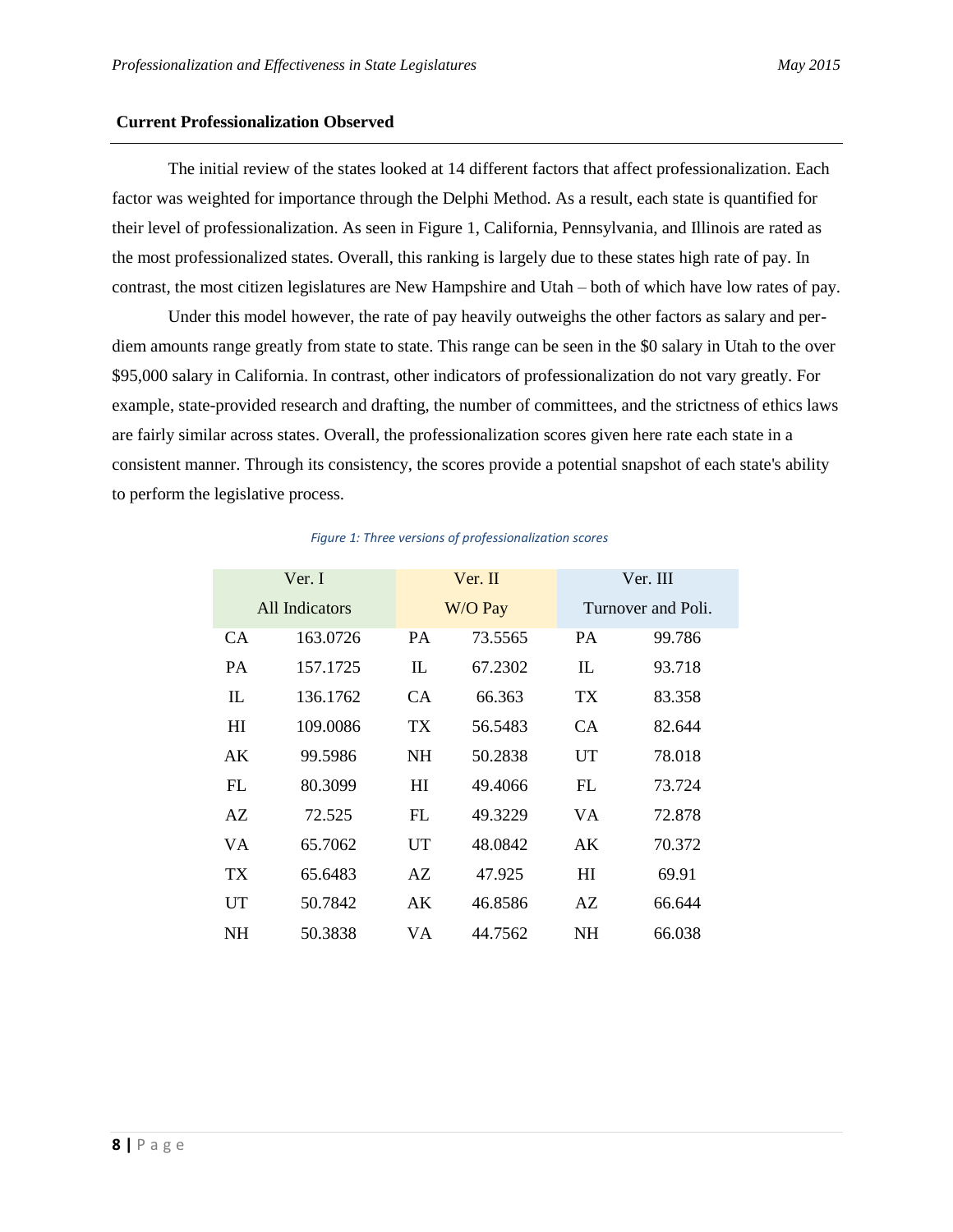# **Analysis Model/ Method**

Three different dependent variables were used in the regression analyses. These dependent variables were the three different ways that we calculated professionalization. The first version of professionalization accounted for every indicator used, the second version removed pay from the calculation, and the third version heavily weighted the indicators that calculated member turnover and political opposition. In order to create the scores, the data collected for the various indicators were quantified and weighted based on their level of importance. For example, when calculating the effect of salary into professionalization, the annual salary was multiplied by .001. The number derived from this calculation was then added together with the other quantified indicators. The weights for the various indicators were decided through the Delphi Method. In it, the individual members of the research team reviewed the indicators against the literature and ultimately decided upon the scores.

Reviewing the indicators resulted in the creation of two additional variations of the professionalization score. First, the process of creating the professionalization scores revealed a few statistical outliers. Most prominently, this can be seen with the wide variation in state legislative salary and per diem pay. Due to the range, the scores could not be consistently tabulated with a fair weight. As such, Version II of the professionalization scores was created and removed salary and per diem pay as a factor. Second, a non-traditional route was decided upon to evaluate professionalization. Version III of the professionalization scores heavily weighted the indicators that measured the percentage of open seats, incumbent facing primary opposition, and incumbents facing majority party opposition.

In the three different formulations of professionalization, the various weights and indicators included three different scales of how professionalization is considered. The higher the score, the more professionalized a legislature can be considered. The outputs from the professionalization calculations can be seen above in Figure 1.

# **Indicators Used**

As discussed earlier, Squire used specified main areas of focus when comparing state legislatures to the U.S. Congress. Squire's work has been consistently cited when people choose to study professionalization and how state legislatures are performing. The indicators chosen for this project were selected with the thought that this will join other research that seeks to build on the foundation set by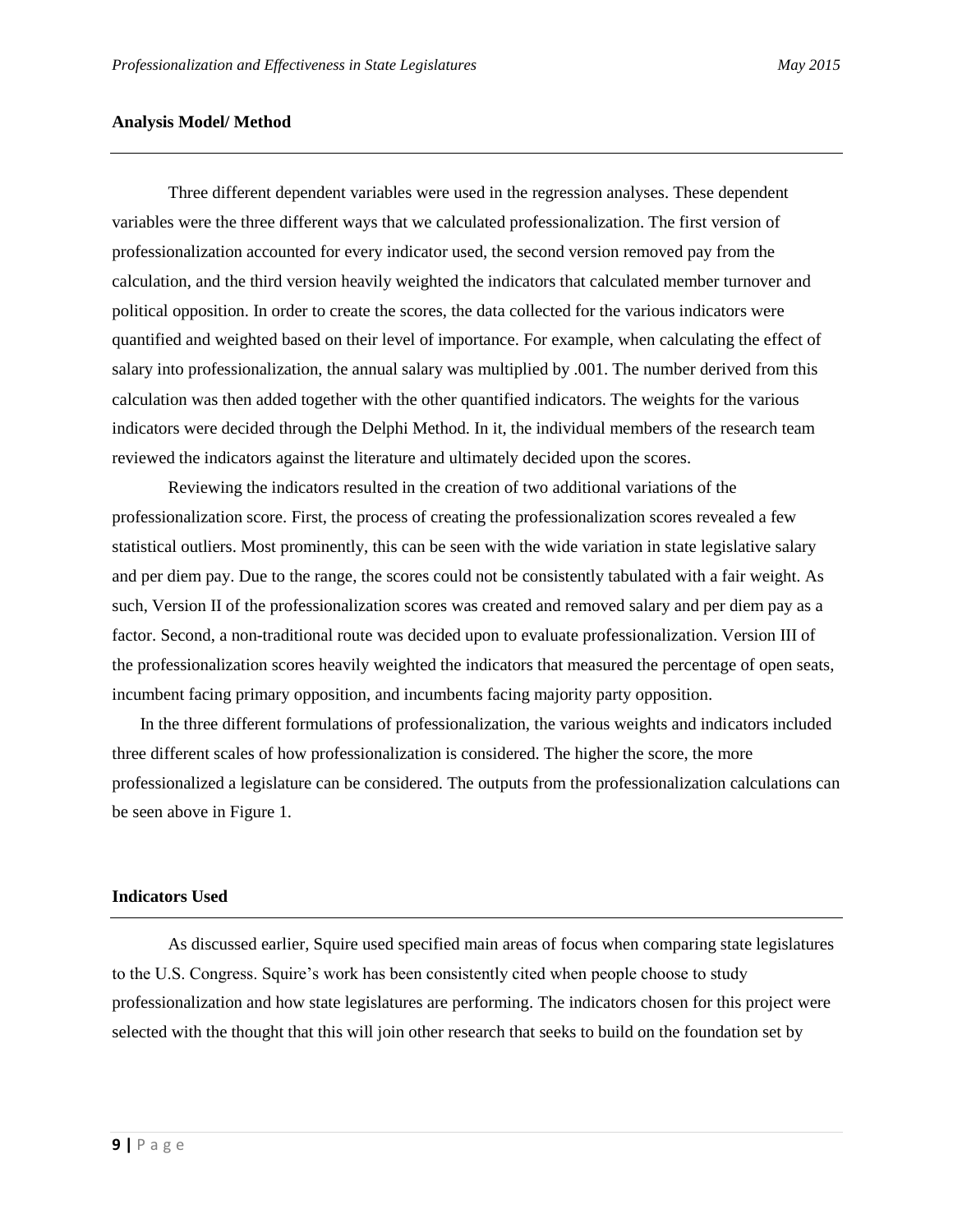Squire when it concerns the study of state legislatures. What follows are brief discussions of the indicators being analyzed and their importance for the project.

| Session Frequency (Annual v. Biennial)       | Full-Time or Part-Time                           |  |  |  |  |  |
|----------------------------------------------|--------------------------------------------------|--|--|--|--|--|
| Session Length (# of days, no special)       | Individual Legislator Pay (Yearly)               |  |  |  |  |  |
| Legislator Per Diem Pay                      | % of Open Seats                                  |  |  |  |  |  |
| % of Incumbents Facing a Primary             | % of Incumbents Facing Majority Party Opposition |  |  |  |  |  |
| # of Standing House Committees               | # of Standing Senate Committees                  |  |  |  |  |  |
| <b>State-Provided Fiscal Research</b>        | <b>State-Provided Bill Drafting</b>              |  |  |  |  |  |
| <b>State Provided Issue Research</b>         | <b>Strictness of Ethics Laws</b>                 |  |  |  |  |  |
| Term Limits                                  | Ideological Spectrum of Legislature              |  |  |  |  |  |
| <b>Orientation Resources for New Members</b> |                                                  |  |  |  |  |  |

# *Figure 2: List of Professionalization Indicators*

# *Session Frequency (Annual or Biennial)*

It could be said that effectiveness in state government comes through the hard work of individuals over a specified period of time. It seems rational to believe the allowance of more time for groups of people conducting business would permit them the opportunity to formulate better results. However, state legislatures are not uniform in how frequent they meet as bodies, the length of time they will spend in given sessions, or even the makeup of their institutions in terms of what makes an institution more of a full time or part time arena. The three indicators discussed below attest to how different legislatures are in regard to the running of operations.

The indicator of session frequency is similar to Squire's analysis of looking at the days a legislature is in session. This project proceeds with Squire's practice of utilizing session length (a separate indicator), while also accounting for whether a legislative body is meeting on an annual or biennial basis. The answer to how often a body meets can have important implications on its perceived effectiveness and how members approach legislative priorities.

In regard to Texas, the continued trend has been to proceed with both biennial sessions and budgets. Texas joins only three other states in this endeavor. Montana, Nevada, and North Dakota are the only other states with both of instances and biennial sessions and budgets (NCSL, Annual vs Biennial). Apart from regular sessions, there are a variety of rules governing when special sessions may be called (not accounted for in our analysis). According to the National Conference of State Legislatures (NCSL), a majority of the states allow either the executive or legislative branches of government to call for these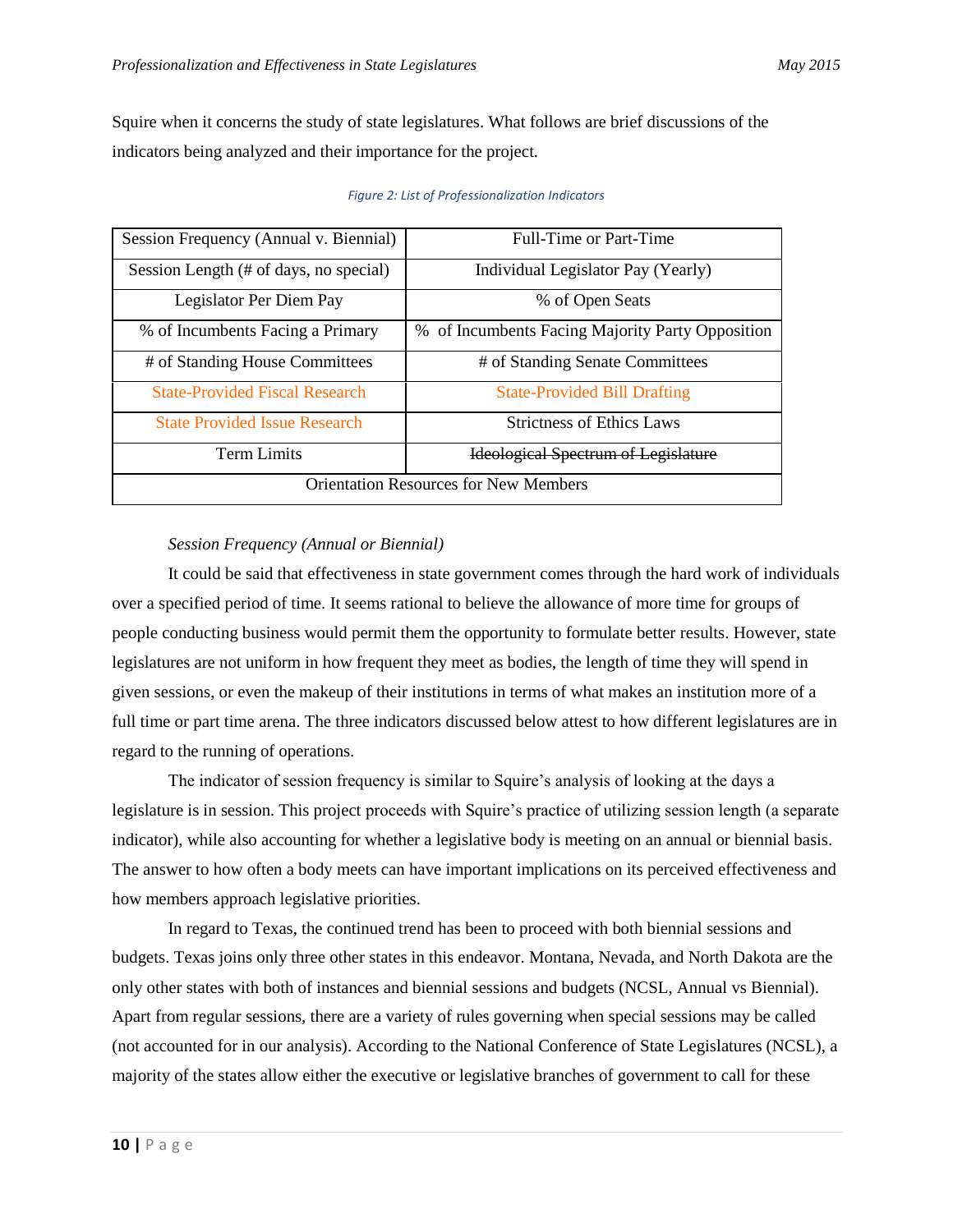sessions, while 16 states, including Texas, can only have these gatherings called by the state's governor (NCSL, Special Sessions).

Critics of this practice may point out how it can be difficult to enact or recognize important budgetary measures. Such a sentiment was expressed in a Dallas Morning News editorial published around the time that the 83rd session started. The piece addressed the issue of biennial budgets and discussed possible ways to address what are seen as hardships arising from meeting at a minimal rate. The paper suggested an "off-year session" would be minimal and stated this about the effect: "It wouldn't quell every fight, but it would allow the full body of lawmakers to act with the best available information" (The Dallas Morning News, Editorial).

A proponent of biennial sessions may point out the mechanism establishes an environment where legislative bodies become more accountable to the public. A piece written by two authors on behalf of the Goldwater Institute focused on the state of Arizona and how it fared in terms of what they described as the legislative careerism variable from the work of Squire (Ruger and Sorens, 2011). The results of their study, which included using dependent variables related to economics and freedom, suggested what they defined as freedom would suffer due to careerism (Ruger and Sorens, 2011). They compared what was found in regard to legislative careerism to the rankings found on the Ruger-Sorens Index (RSI), which "covers more than 100 policies" (Ruger and Sorens, 2011). California, who ranked the highest in legislative careerism, was ranked #44 in terms of fiscal freedom (Ruger and Sorens, 2011). On the other hand, New Hampshire ranked last in legislative careerism but held the top spot on the RSI list for fiscal freedom (Ruger and Sorens, 2011). It then comes back to the concern of having annual sessions and what it means for conducting regular business. The authors stated at one juncture, "Tightening the rules for extending sessions or calling special sessions would prove beneficial as an additional limitation or as intermediate move in the right direction—especially given the tendency of sessions to run longer than the chamber's own specified rules" (Ruger and Sorens, 2011).

# *Session Length*

Squire, when discussing the length of a session, stated, "…longer sessions give members a better chance to master arcane rules and procedures" (Squire, 2005). This would seem to be a good reason for state legislatures to keep their doors open for business as much as possible. In reality, this has not been the case. According to NCSL, "Currently, only 11 states do not place a limit on the length of regular session. In the remaining 39 [states], the limits are set by constitution, statute, chamber rule or indirect method" (NCSL, Session Length). Therefore, lawmakers in two different states will likely utilize their legislative calendar differently, and it will impact how they approach their workload. For instance, a state legislator in New Hampshire this year will have a session running from early January through early July,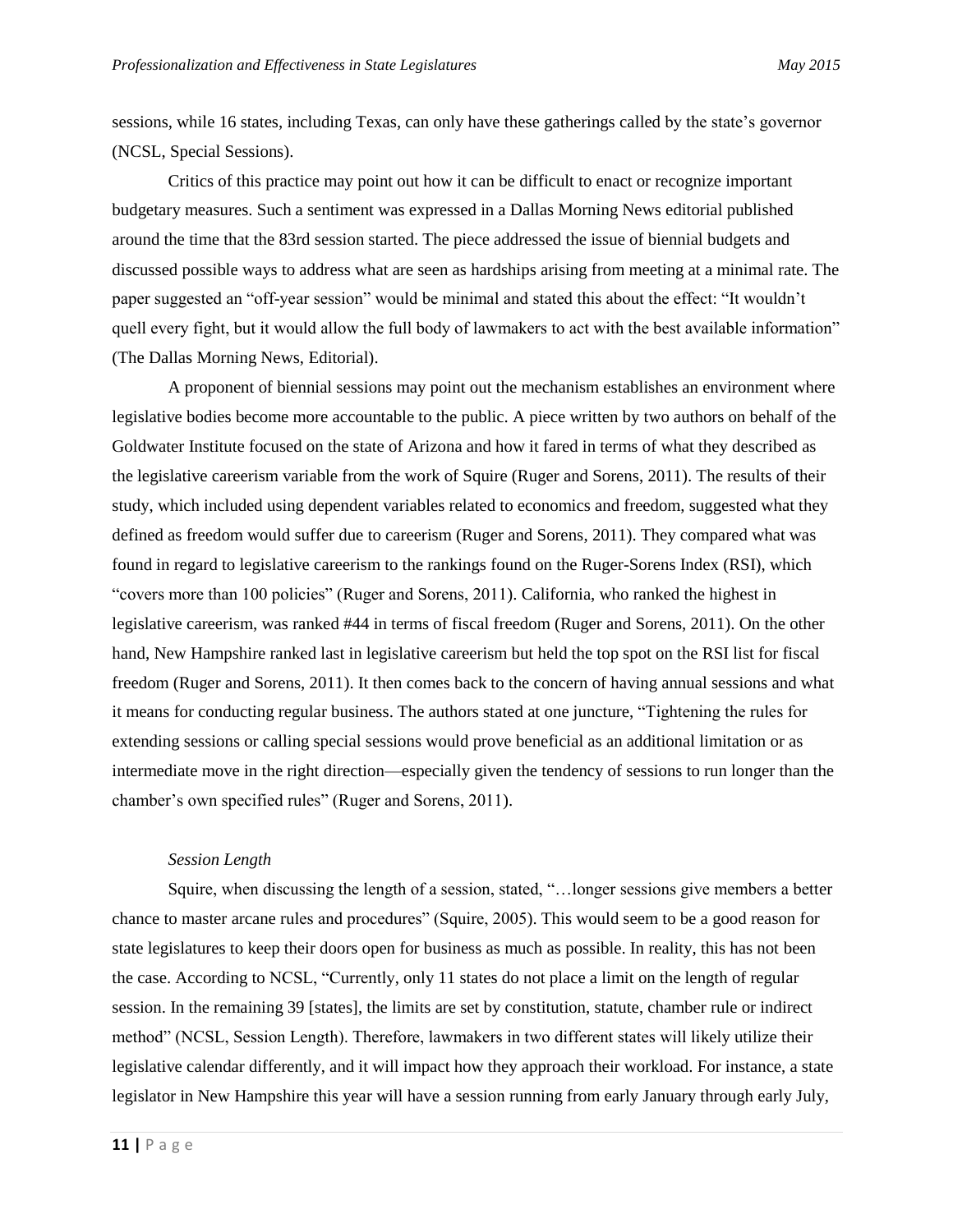while one in Maryland would only meet from mid-January through mid-April (NCSL, 2015 Session Calendar). Those two lawmakers are bound to approach their duties differently, and the bodies as a whole act accordingly to the time provided.

There have been past studies examining how the length of a session may impact state business. One possible consequence is a governor being able to have an advantage over his colleagues in the legislature. A study, released in 2009, researched these types of interactions between governors and state legislatures. Using data concerning budgetary proposals and enactments, taken from the Fiscal Survey of States, the authors found "striking evidence of gubernatorial strength in budgetary negotiations" (Kousser and Phillips, 2009). An example of what longer sessions might mean for a state legislature were outlined:

"If one of these legislatures meets for 66 days over a two year period (a typical session for North Dakota's legislature), then every extra percentage-point increase in spending proposed by the governor translates into a 0.78% increase in the enacted budget. If a house is similar in all other respects but meets for 263 days per biennium, as Wisconsin did for 1997 and 1998, then a change of 1% in the governor's proposal yields only an estimated 0.59% change in the budget that the legislature finally enacts" (Kousser and Phillips, 2009).

# *Full-Time or Part-Time Legislature*

Analyzing this data is important because it is a representation of a body's meeting habits during a year. NCSL has classifications of state legislatures based on the same type of analysis from Squire's index. California and New York were considered more professionalized compared to North Dakota and South Dakota (NCSL, Full and Part-Time Legislatures).

# *Individual Legislator Pay (Yearly) and Legislative Per Diem Pay*

Squire used legislative pay as one of his measures to examine levels of professionalization. This project proceeds with the idea that legislative pay is an important feature of a professionalized legislative body. For this two indicators of pay are used: yearly salary and per diem pay.

Looking at the nation as a whole, one would realize that the average state lawmaker is likely not going to be paid handsomely for their service. A 2013 piece published in The Washington Times partly stated this about state legislative salaries:

"Want to get rich? Then serving in your state legislature probably isn't the way to go. The vast majority of the 7,383 legislators around the country are paid well below a living wage…" (Wilson, 2013).

According to NCSL, the yearly and per diem pay for state legislators varies greatly. According to numbers from 2014, a lawmaker in Illinois would receive a base salary of \$67,836 per year and a per diem rate, per each day of session, of \$111. On the other hand, a state lawmaker in Idaho is going to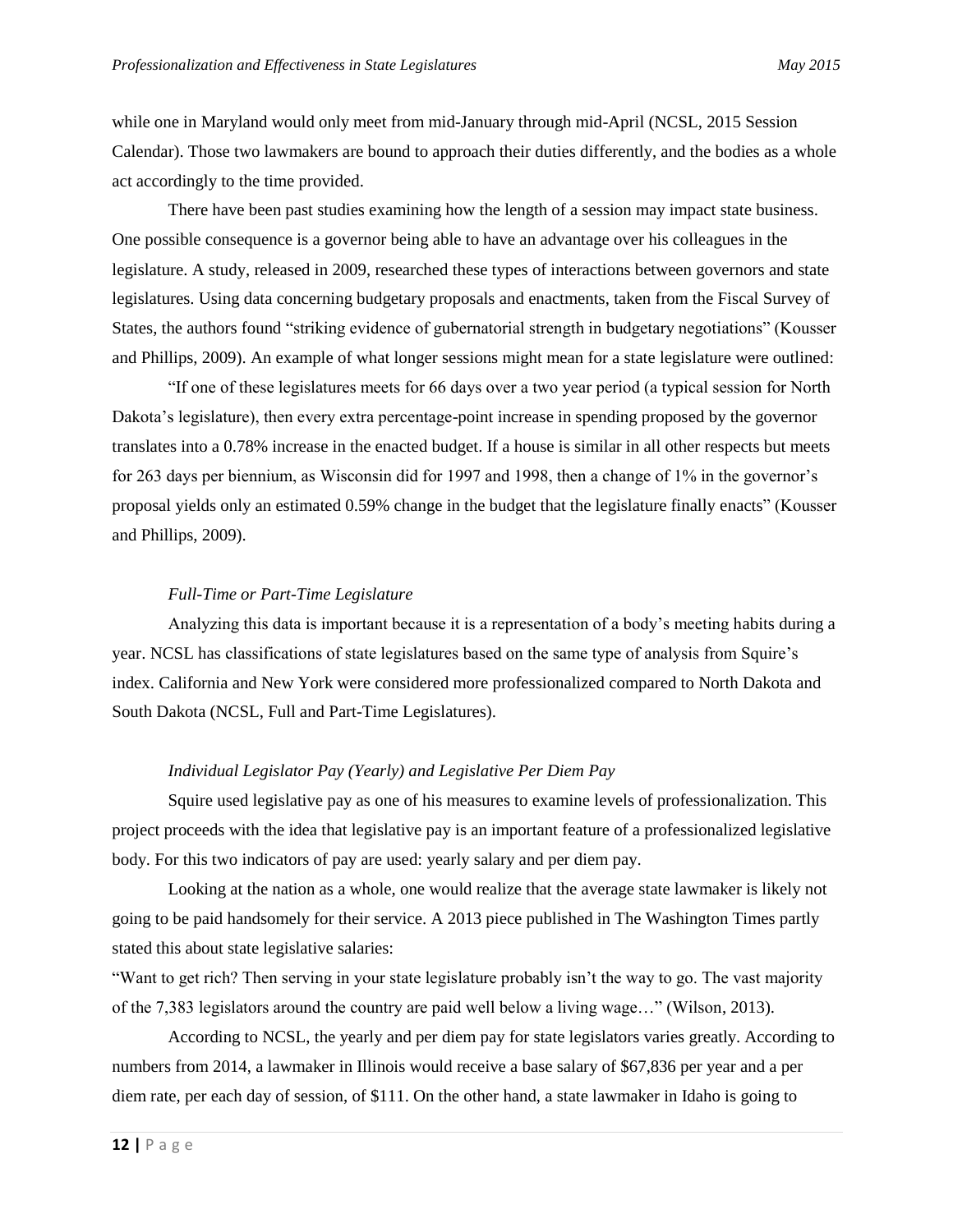receive \$16,438 as a base salary and a per diem rate ranging from \$25 to \$122 (NCSL, 2014 State Legislator Compensation). Past studies have shown that pay has not risen in regard to the inflation rate. The issue of compensation can be highly contentious and political. It is an important indicator to use in regard to the professional nature of a legislature, because it provides insight on how lawmakers are able to commit to their office and complete their duties as elected officials.

# *Number of Standing House and Senate Committees*

Standing committees are an important aspect of any legislative body because they create consistent structures by which public policy issues can be formally addressed. These arenas can be recognized as consistent structures, where lawmakers can gain expertise on specific policy topics and have a say on which legislation proceeds in the process or fails to make progress. Those holding the highest positions in a state House or Senate chamber are typically the individuals choosing who will head these committees (NCSL, Selection of Committee Chairs). There is a rather sizable amount of research available that discusses how committees are chosen, what interests are being represented, and the type of work being accomplished.

# *Strictness of Ethics Laws*

States have laws and statutes that serve as a guidepost by which lawmakers may guide activities related to their jobs. Many of the questions a constituent might have regarding the ethical behavior of state officials can be found on an ethics website provided by the state. The vast majority of states have an ethics commission that keeps an account of various activities (NCSL, Ethics: State Ethics Commissions).

The fact of the matter is that analyzing the strictness of each state's ethics laws is an extensive task and remains complicated. Fortunately, there are organizations that have made it their mission to hold public institutions accountable through the grading of laws and procedures. The information used for this project came from the State Integrity Investigation was used as a measure in discovering state ethical realities. As the investigation's website states:

"…it measures the strength of laws and practices that encourage openness and deter corruption. The investigation consulted 100 government integrity experts to determine what to measure, then created its State Integrity Index with 330 'corruption risk indicators" (State Integrity Investigation).

# *Term Limits*

The installation of term limits in states has long been an intense topic at both the state and national level. This is an important area of interest because it could be said that those with more time in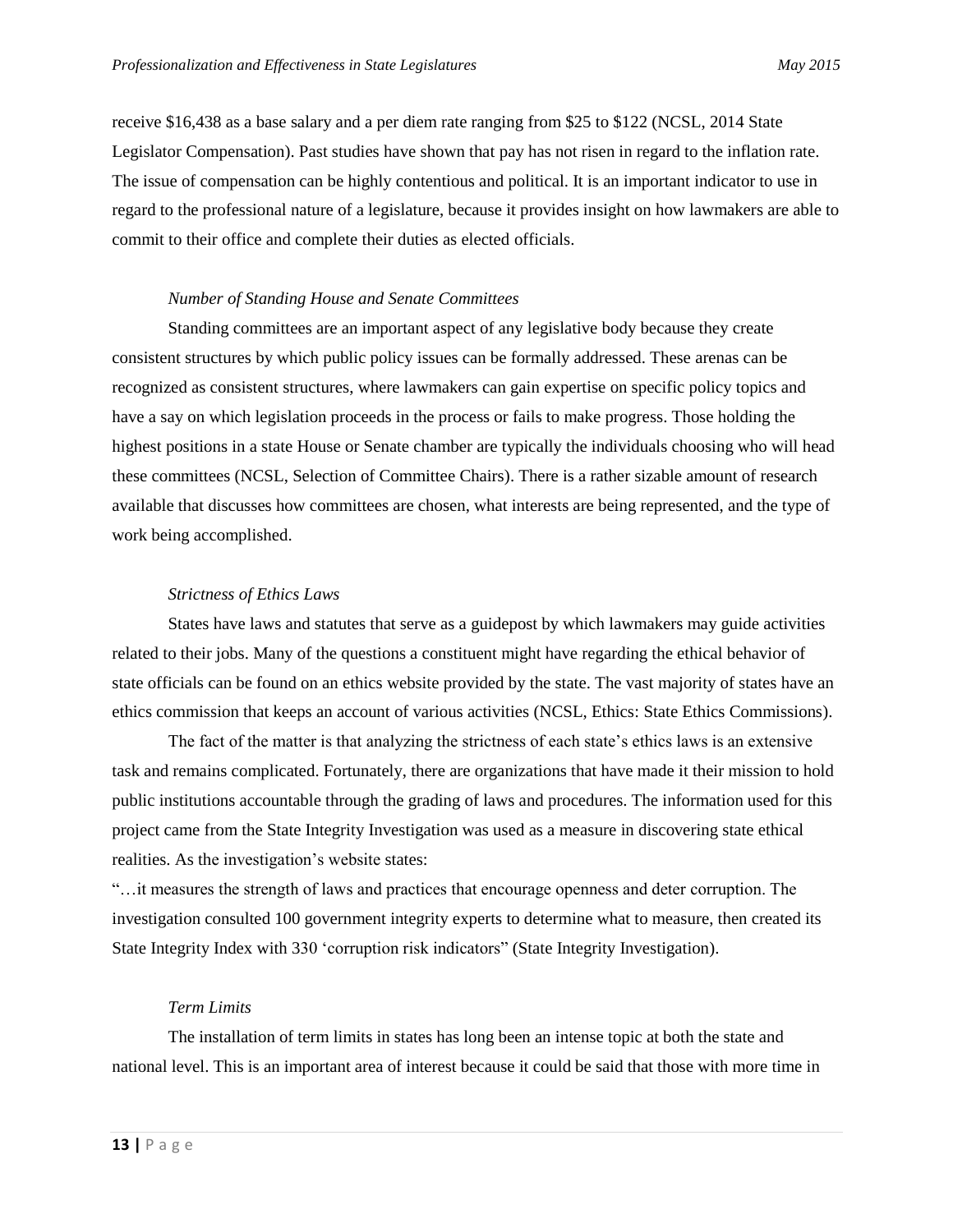an institution are more likely to understand their roles and how they can maneuver through the system. Only 15 states have instituted term limits for state lawmakers (NCSL, Term-Limited States).

# *State Legislative Elections: Open Seats and Incumbents: Percentage of Open Seats, Incumbents Facing a Primary, and Incumbents Facing Majority Party Opposition*

There may be many reasons by which those running for office are able to secure their seats and continue to serve constituents. Past studies have spoken on the issue of incumbency in state elections and have shown there are multiple factors that may be at play. We created these three percentage indicators of professionalism to illustrate the effect that turnover in election cycles may have on the professionalization of a legislative body. We include the percentage of incumbents facing primary to see how competitive an incumbent's re-election bid is within his or her own party. In a similar vein, we include percent of incumbents facing majority party opposition to see how safe an incumbent is when running against a candidate from another party.

# *Ideological Spectrum*

The ideological spectrum of a legislature refers to a body's political makeup. It was an intriguing indicator to see how partisan differences might impact professionalism and effectiveness. However, this indicator was not utilized because we did not want to base our results on partisanship. A judgment call would have been necessary and it did not seem appropriate for the purposes of this paper.

# *Orientation Resources for New Members, State-Provided Fiscal Research and State-Provided Issue Research*

Orientation resources provided for new members are intended to assist those who were chosen to serve as state lawmakers. Newly elected state legislators are like new employees going into a job with which they may lack familiarity. NCSL found that, "...14 legislative bodies feel the orientation program is so valuable that they require new members to attend" (NCSL, Training). For the purpose of this paper, state-provided fiscal research would be seen as delivering work that assists members with their daily tasks. An example of this would be the Texas Legislative Council's assistance in analysis and research. State-provided bill drafting services can be recognized as a mechanism by which legislators may send in requests for legislation dealing with a subject of their choosing. This type of service is also provided by the Texas Legislative Council to state legislators seeking assistance (TLC, Guide).

Four indicators are used to define effectiveness in our analysis including: bills, resolutions, filibuster rules, and diversity. These indicators serve as proxies for describing a legislature that is most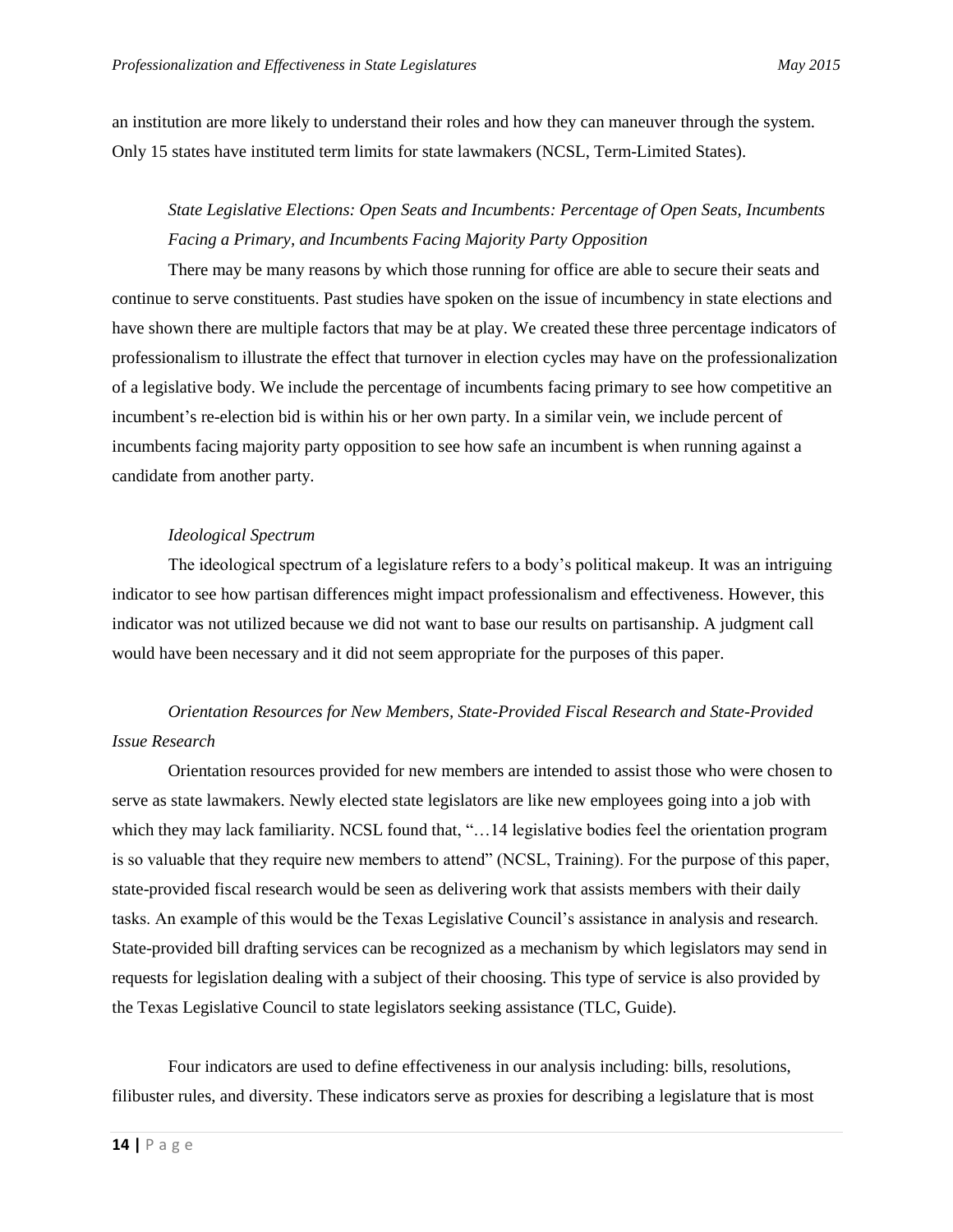effectively serving its constituents. These indicators are limited in applicability and scope because of time and resource constraints. However, these substitutes still illustrate aspects of a legislature's effectiveness which include one that passes good bills, stops bad bills, and mirrors the population represented.

# *Bills*

For the bills indicator we utilized bills filed, bills passed, and a ratio between these two. In discussing which indicators to use for effectiveness this was one to which much discussion was given. Our group did not feel entirely comfortable utilizing this as an indicator because we do not think that just looking at the number of bills a legislature did or did not file or pass necessarily tells anything about its effectiveness, especially as *not* passing legislation could also be considered a measure of effectiveness. However, we ultimately chose to include it as an indicator because it is often cited as a measure of effectiveness (Frantzich, 1979; Jackman et al, 2014).

# *Resolutions*

For the resolutions indicator we used resolutions filed and resolutions passed. This indicator delves more deeply into legislation passed to separate substantive from non-substantive measures. Our capstone's experience in the  $84<sup>th</sup>$  legislative session was the source for this indicator. We saw how much time was allotted at the beginning of each day in the Senate and House chambers to resolutions and memorials. We wanted to see what kind of effect professionalism had on these kinds of non-substantive measures which are important for constituent relations and re-election purposes.

# *Filibuster Rules*

We wanted to find some indicator that could represent a legislator's work at preventing bills from moving through the legislative process, and so to serve as a proxy variable we chose to utilize filibuster rules. Filibustering is not explicitly mentioned in the rules governing any of the chambers we studied in this analysis; however, there are rules governing who may speak on a bill and the time allotted. These served as the data utilized to determine stringency of filibuster rules for our coding purposes. The occurrence of filibustering was also very difficult data to uncover, and so we chose to focus on the strictness of these rules and weight them in two different ways in our regression for determining the role it might play in effectiveness.

# *Diversity*

To understand diversity in the state legislatures we wanted to look at the gender, ethnic, and racial make-up of the 11 state legislatures. However, we ran into data gathering challenges. We were unable to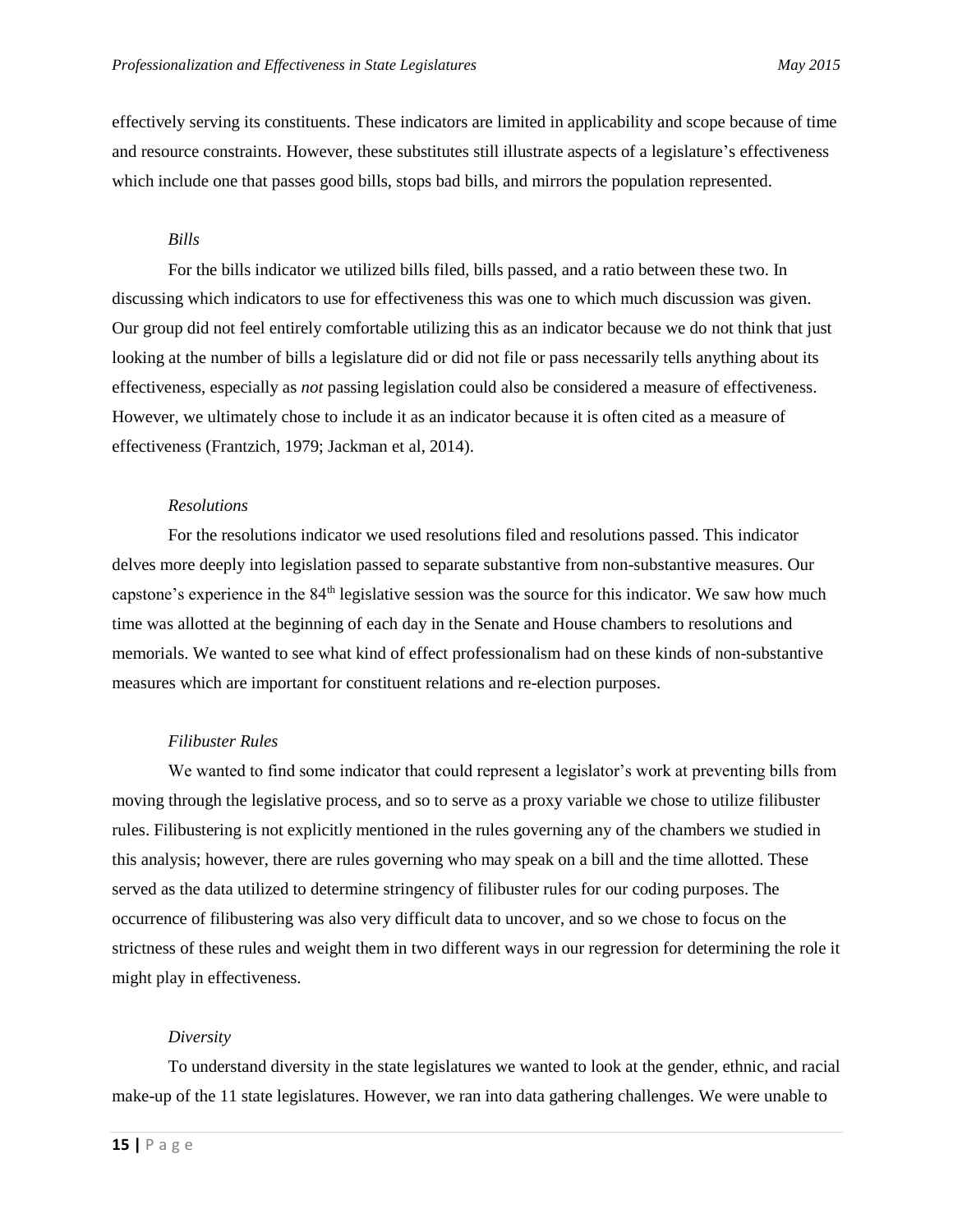find up-to-date data on the race and ethnicity of the state legislatures. Because of this roadblock, we chose instead to just focus on gender diversity in a legislature. We did this by measuring the percentage of female legislators for each of the 11 states which we analyzed. Our idea for this indicator comes from the theory of descriptive representation, which posits that elected officials that look like their constituents do a better job of representing them (Haider-Markel, 2014). Assuming that roughly half the population of a state will be composed of women, we would hope to see a similar percentage breakdown for women who serve in state legislatures and wonder if the level of professionalism in a state legislature might have an impact on this indicator of effectiveness.





In selecting states for analyzing the professionalism of their legislatures, it was important to provide a diversity of states across multiple platforms to form a reflective subset of the United States. To accurately assess Texas and provide a viable comparative analysis to other states, a spectrum should be created. States were chosen for analysis based upon the following criteria: geographic region, state size by population, state size by area, political party makeup and power, and length of legislative session. The following states were selected to provide a comparison to Texas: Alaska, Arizona, California, Florida, Hawaii, Illinois, New Hampshire, Pennsylvania, Utah, and Virginia.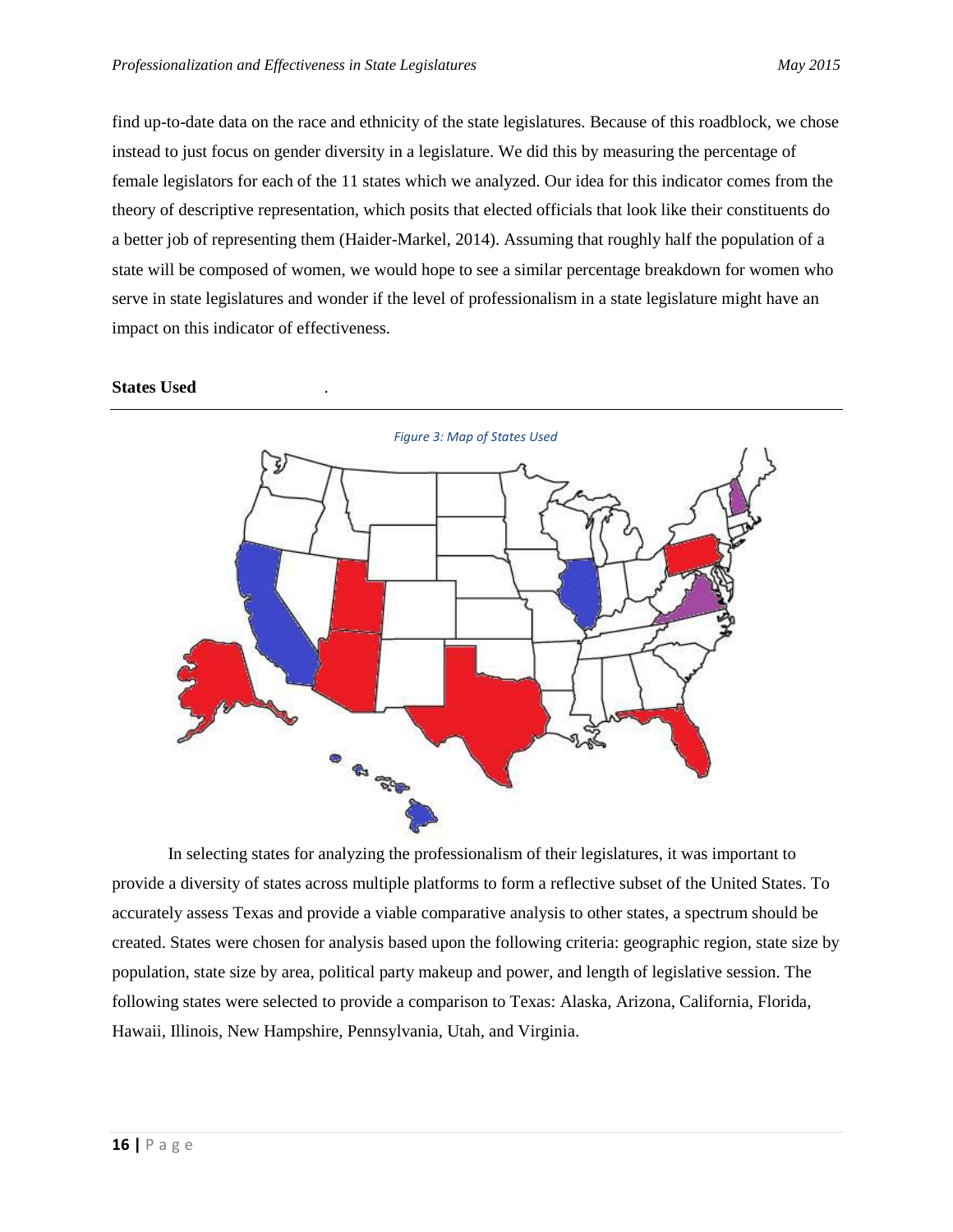# *Geographic Region*

Geographic region was identified as a key factor for two reasons. First, because of a state's geographic location, the legislative process might be uniquely influenced by the culture of its region – East, South, Midwest, or West. Additionally, each state has a unique history, largely because of its location within the United States.

# *Population Size*

It was important to select states exhibiting diversity in population size. A proper representation of the United States should include states that fall in places across the population spectrum. California, Texas, and Florida are the three most populous states in the country, each with more than 19 million inhabitants. On the other hand, Alaska, New Hampshire, and Hawaii have less than 1.5 million people. The other seven states create a range between these two groups.

# *Area size*

As Texas is a large state, it was important to consider the affect that a state's size by area could have on its professionalism. Smaller states, according to their land area, could afford legislators more opportunities to associate in their district. On the contrary, more expansive states might require legislators to spend more time in the capital city, likely away from their districts during the legislative session.

# *Political Party Makeup*

According to NCSL, there are 20 blue and 25 red state legislatures. Four of the remaining states are split in their political party power, one party having control of either chamber. Based on this national breakdown of the states we tried to select a balance of Republican, Democrat, and mixed control state legislatures.

# *Legislative Session Length*

The remaining criterion used for selecting states was the length the state's legislative session. While this factor is also included for measurement within the analysis of professionalism, it was important to recognize the length of a state's legislative session in the state selection process. To obtain the desired diversity of session length, states were considered for the variety they provided to the selection. In conducting an analysis representative of the United States, it was important to provide examples of multiple varieties of legislative session length.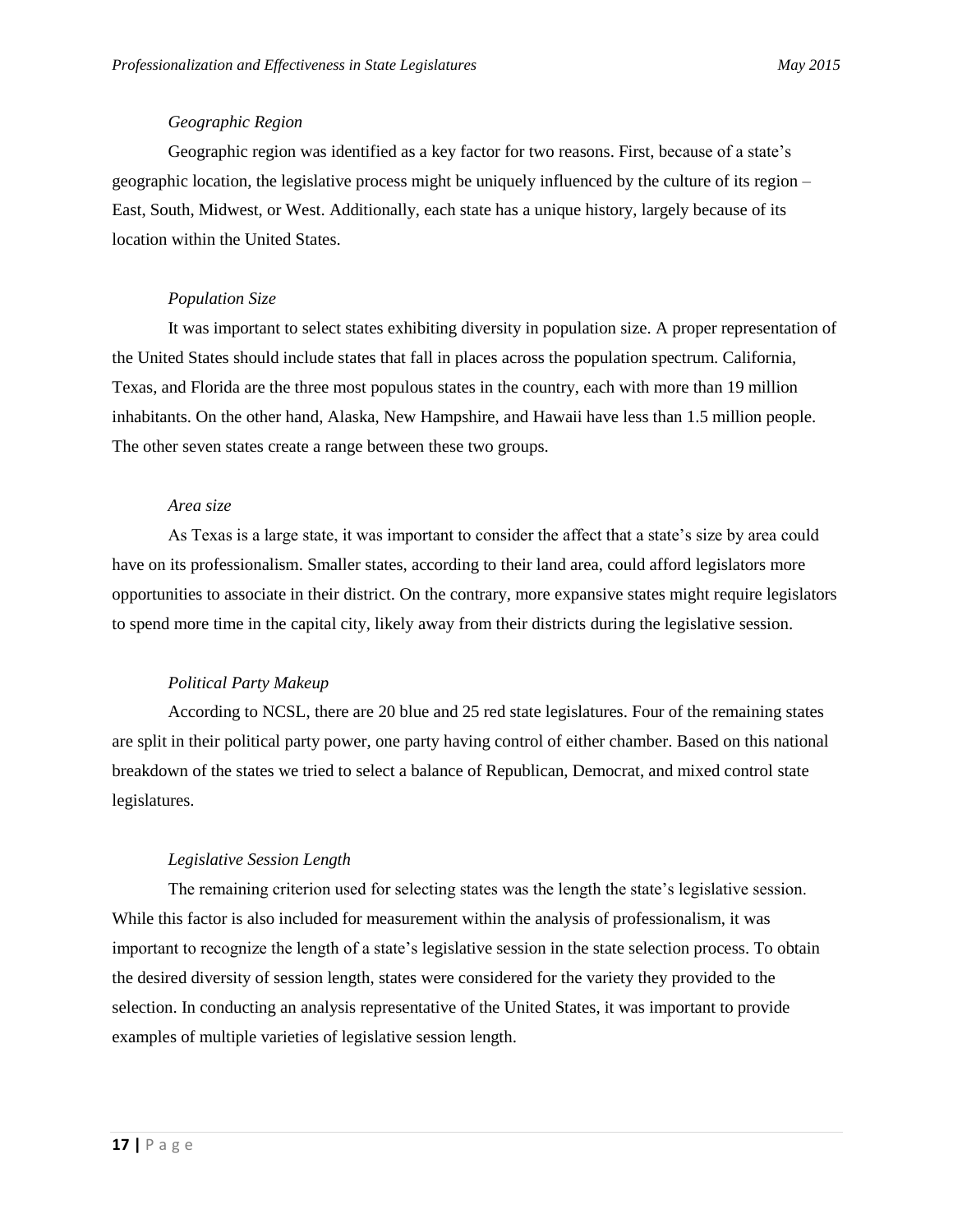# **Discussion of Findings**

# *Methodology*

In order to gauge the relationship between professionalization and effectiveness, 21 bivariate regressions were performed in Stata.

### *Figure 4: Bivariate Regression Model*

 $Y_i = b_0 + b_1 X_i + e_i$ Effectiveness<sub>i</sub> =  $\beta_0 + \beta_1$  Professionalization<sub>i</sub> + e<sub>i</sub>

The use of a bivariate regression was for two reasons: First, a regression was decided upon for its ability to calculate, with great precisions, the relationship between an independent and dependent variable. While a regression in Stata is capable the magnitude of a relationship, similar to conducting a ratio analysis in MS Excel, the regression also calculates the statistical likelihood of the relationship. Second, the bivariate regression accounts for the small sample size with the dataset. This is accomplished by only measuring one independent and one dependent variable. While a multivariate regression would have resulted in greater comprehensiveness, it also would have lowered the ability to produce meaningful results.

Against the three different versions of professionalization, seven variables created in Stata were used. These variables were bills filed, bills passed, diversity (the percentage of female legislators), the strictness of filibuster laws, the ratio between bills passed and filed, resolutions filed, and resolutions passed. To note, two versions of the filibuster variable (filibuster and filibuster) were created; however only filibust was considered.

# *Results*

Across 21 different regressions, 20 regressions were shown to not be statistically significant at an alpha of .90. To note, Figure 5 shows the output for the regressions utilizing the first versions of professionalization, with the independent variable listed along the top and the dependent variables listed along the left axis. The other outputs can be found in the appendix as Figures 6 and 7.

Despite the lack of statistical significance, there were some promising findings. Many results were correlated in an expected manner. Higher professionalization scores typically resulted in a higher number of bills and resolutions filed. Additionally, the higher professionalization yields greater diversity. Unexpectedly the number of bills passed lowers with higher professionalization. These relationships were similar in each of the versions of professionalization examined.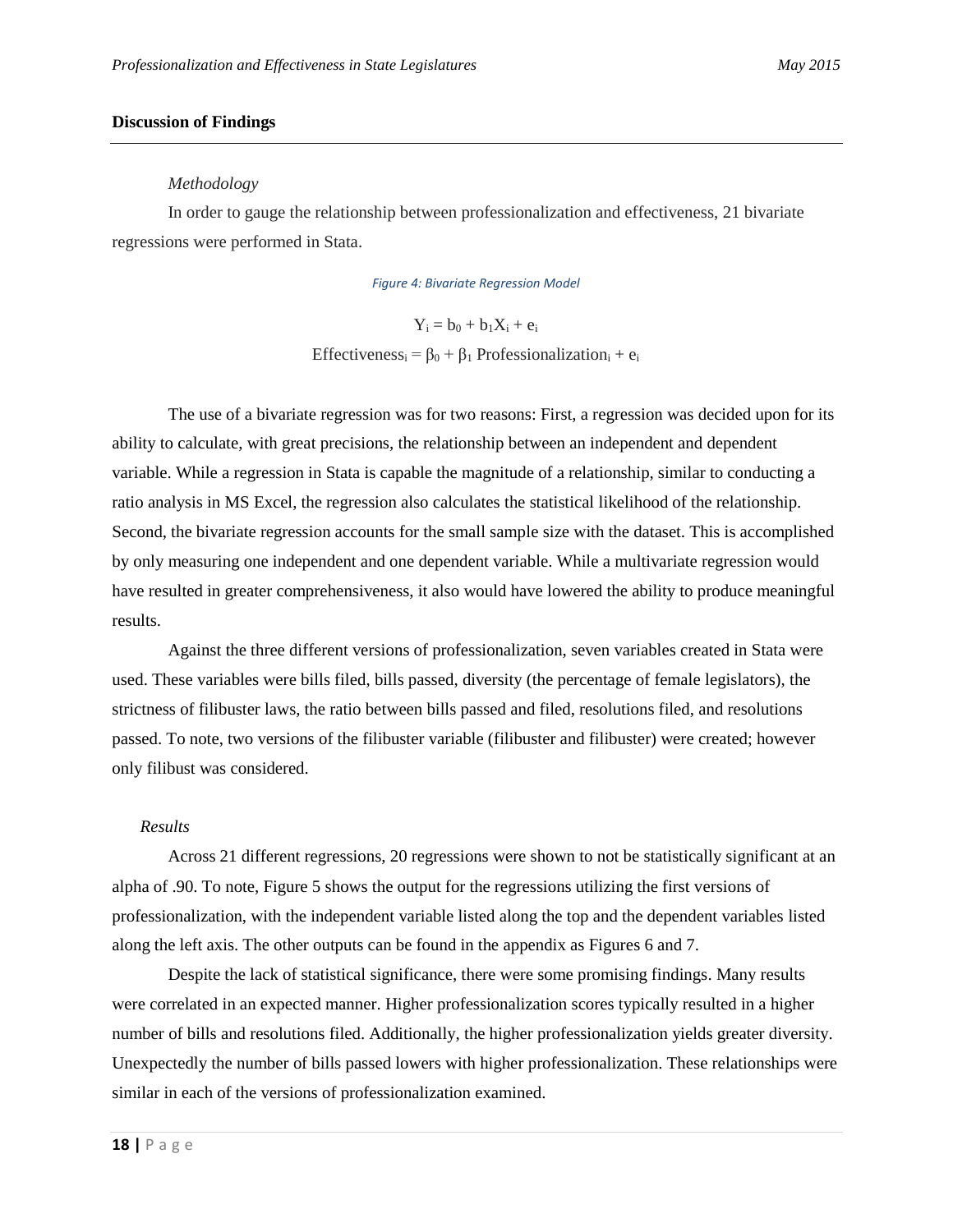|                  | (1)       | (2)        | (3)     | (4)      | (5)      | (6)      | (7)       | (8)       |
|------------------|-----------|------------|---------|----------|----------|----------|-----------|-----------|
| <b>VARIABLES</b> | prof      | prof       | prof    | prof     | Prof     | prof     | prof      | prof      |
|                  |           |            |         |          |          |          |           |           |
| filed            | 0.00537   |            |         |          |          |          |           |           |
|                  | (0.00483) |            |         |          |          |          |           |           |
| passed           |           | $-0.00140$ |         |          |          |          |           |           |
|                  |           | (0.0327)   |         |          |          |          |           |           |
| femper           |           |            | 110.9   |          |          |          |           |           |
|                  |           |            | (208.9) |          |          |          |           |           |
| filibust         |           |            |         | $-15.59$ |          |          |           |           |
|                  |           |            |         | (33.37)  |          |          |           |           |
| filibustnew      |           |            |         |          | $-19.73$ |          |           |           |
|                  |           |            |         |          | (25.32)  |          |           |           |
| ratio            |           |            |         |          |          | $-85.10$ |           |           |
|                  |           |            |         |          |          | (75.17)  |           |           |
| resofil          |           |            |         |          |          |          | 0.00116   |           |
|                  |           |            |         |          |          |          | (0.00773) |           |
| resopas          |           |            |         |          |          |          |           | 0.000926  |
|                  |           |            |         |          |          |          |           | (0.00802) |
| Constant         | 80.95***  | 96.27***   | 69.58   | 108.2*** | 104.5*** | 127.7*** | 94.08***  | 94.52***  |
|                  | (17.91)   | (22.44)    | (50.47) | (30.18)  | (17.07)  | (30.95)  | (16.05)   | (15.47)   |
|                  |           |            |         |          |          |          |           |           |
| Observations     | 11        | 11         | 11      | 11       | 11       | 11       | 11        | 11        |
| R-squared        | 0.121     | 0.000      | 0.030   | 0.024    | 0.063    | 0.125    | 0.003     | 0.001     |

# *Figure 5: Regression output using Ver. I of Prof. Scores*

The results yielded through the regression analyses in several ways were exactly what we expected. The regression shows that common and uncommon markers of professionalization are not relevant factors with regards to common markers of effectiveness. Regardless of statistical significance, the coefficients produced were relatively low. Figure 4 exemplifies the magnitude of the relationship as bills filed increases .00537 for every professionalization point increase.

Based on the survey of legislative history, there is evidence that shows legislative developments being borne out of necessity. These developments overall are meant to accomplish a multitude of issues – and not necessarily to pass or file bills. Per diem pay initially resulted as a method to assist in the safe passage of legislators. Higher salaries are argued to deter corruption. And part time legislative sessions, like Texas, are meant to foster legislators better attuned to the needs of their citizens.

# *Discussion*

Based on the regression outputs, it can be argued that the current way of understanding the role of professionalization is limited. Although the bivariate regressions do not allow for the use of controls, both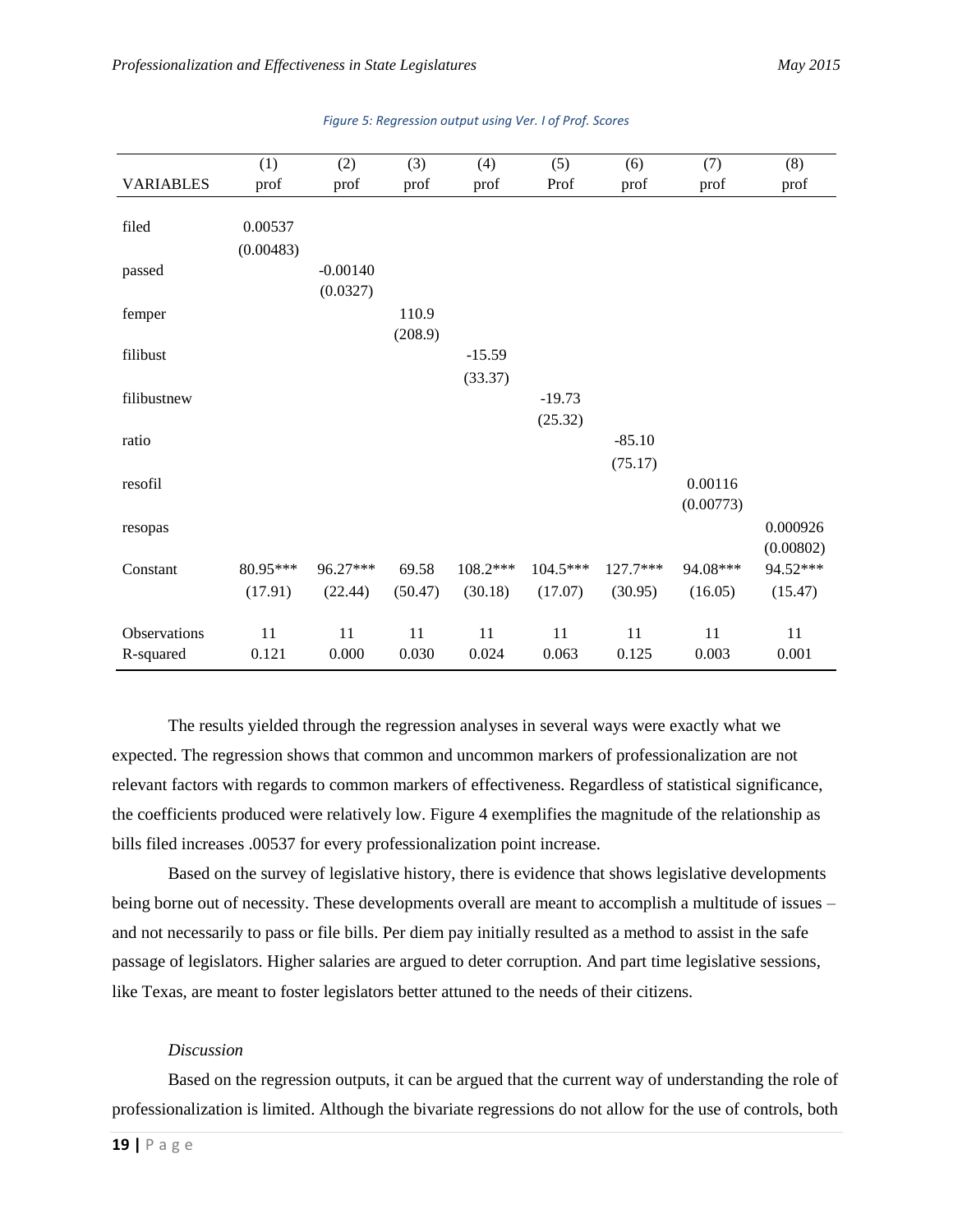the weak statistical significance and the low magnitude of the coefficients are evidence of the lack of a relationship. As a result, effectiveness, defined by the indicators used, is not related to higher professionalization scores. Furthermore, it can be argued that commonly used factors of professionalization, such as legislative salary, or uncommon factors, such as the strength of ethics laws, do not promote effectiveness. Or at the least, legislative professionalization factors do not support the filing or passing of bills along with the five other effectiveness indicators. Instead, legislative functions support a myriad of needs – whether as a deterrence for corruption or to provide for safe travel.

There were three major limits to the research. First, the best data found was not consistently accessible across the various states. For example, some states do not provide summary statistics on legislative sessions or publicly state compensation for offices. As such, it was difficult to expand data collection ultimately limiting the scope of the research. The lack of consistent data hindered the ability to expand the number of indicators used and collect data from other states.

Second, not all factors that create a professionalized legislature are easily able to find. An example of this limited view is exemplified through the use of campaign contributions to increase legislative staffer salaries. In short, without comprehensive data collection on campaign contributions and other such indicators these are difficult to measure across states.

Third, legislatures are highly complex bodies. Current research on legislatures is not comprehensive enough to fully encapsulate the process. For future research that looks into the relationship between effectiveness and professionalization, the limits of this research should be taken into consideration.

# **Conclusion**

Using three versions of professionalism, we ran 21 models utilizing the bivariate regression model, since this was best fitted for working with such a small sample size. The first version looked at all the professionalism indicators and California was the most professional with New Hampshire the least. The second version eliminated legislature pay and per diem which resulted in Pennsylvania taking the top professionalism spot and Virginia moving to the bottom. Texas also moved up in the rankings becoming the fourth most professionalized state when the pay indicators were not considered. The third version more heavily weighted turnover and politicization of the state legislatures. The competitiveness in one's party primary and in the general election showed that Pennsylvania once again took the top spot as most professional and New Hampshire was at the bottom. Texas moved up taking the position of third most professionalized state legislature when utilizing this indicator. Overall, among the 21 models, 20 were found to not be statistically significant measures of effectiveness.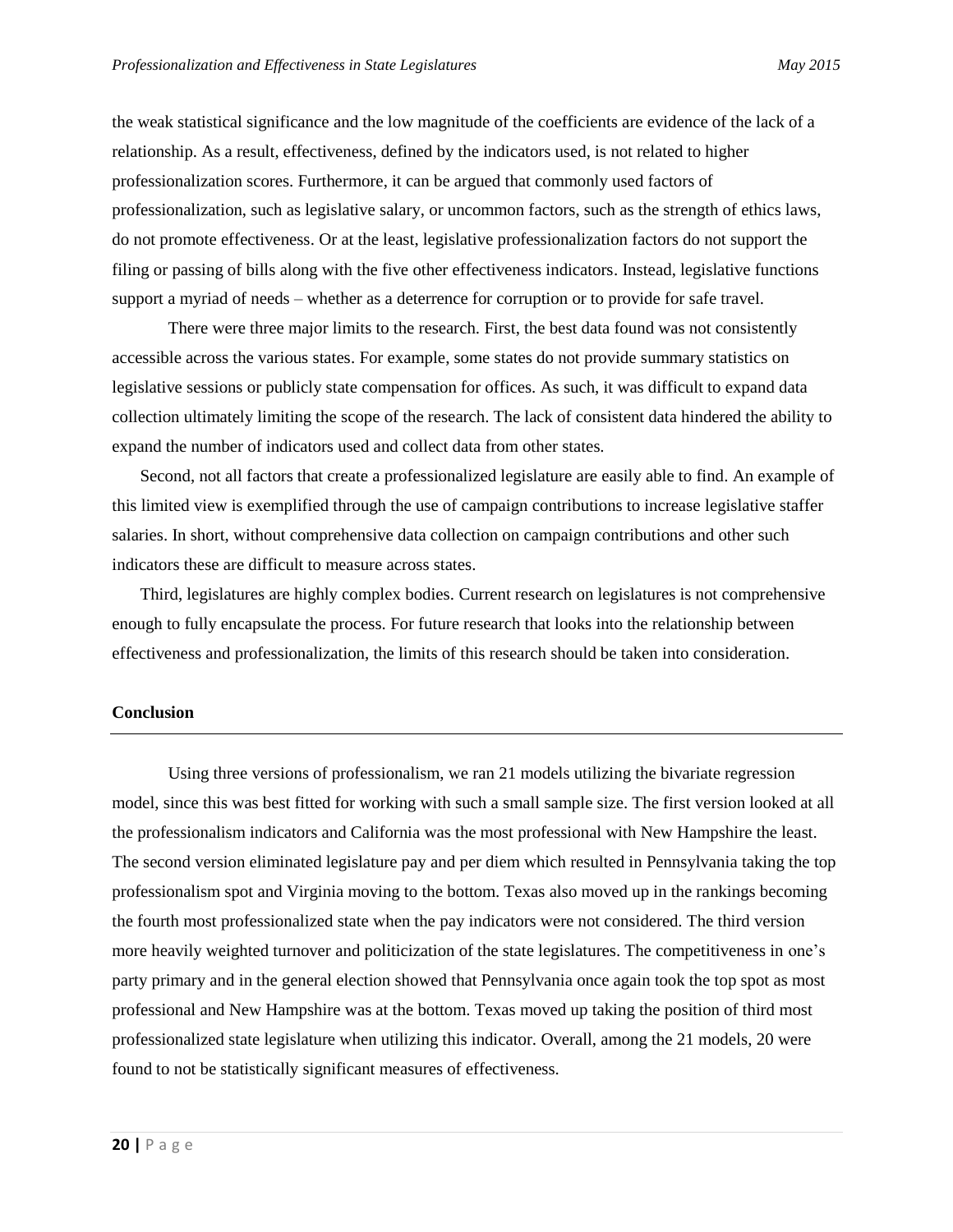Limitations in this research included the short time allotted to research, difficulty of quantifying certain variables, and challenges finding up to date data. There were a lot of other aspects of professionalism and effectiveness that we would have liked to considered, but were limited in the scope of our project with only four months of research time. For example, staff information proved difficult when trying to find the size and pay of staff. The ideology of state legislatures was another indicator we would have liked to use for professionalism, however, it was one that we found difficult to quantify.

Despite the lack of finding statistical significance, we still to a large extent found what we were expecting. Even with a small sample size, many of the indicators moved in the direction that we expected and those that did not show an interesting take for future research. Indicators we did not look at, such as staff pay or qualifications, may have shed some light on a legislature's effectiveness had we had more time.

This research was an initial look into how professionalism and effectiveness interact in the context of state legislatures. It is exploratory in nature and we understand that with more time and resources there may have been some statistical significance to these findings. As mentioned, we know Congress is often considered the benchmark of professionalism, but we wanted to focus on an inter-state comparison and see if it yielded different results. These preliminary findings are a call to delve deeper into state legislatures and how each most effectively fulfills its role of serving its constituents. This snapshot illustrates there is no set formula for a professional legislature, or even that a professionalized legislature is best, but each develops to serve its citizens in a particular manner. In conclusion, state legislatures are complex systems established from necessity and enhanced through experimentation.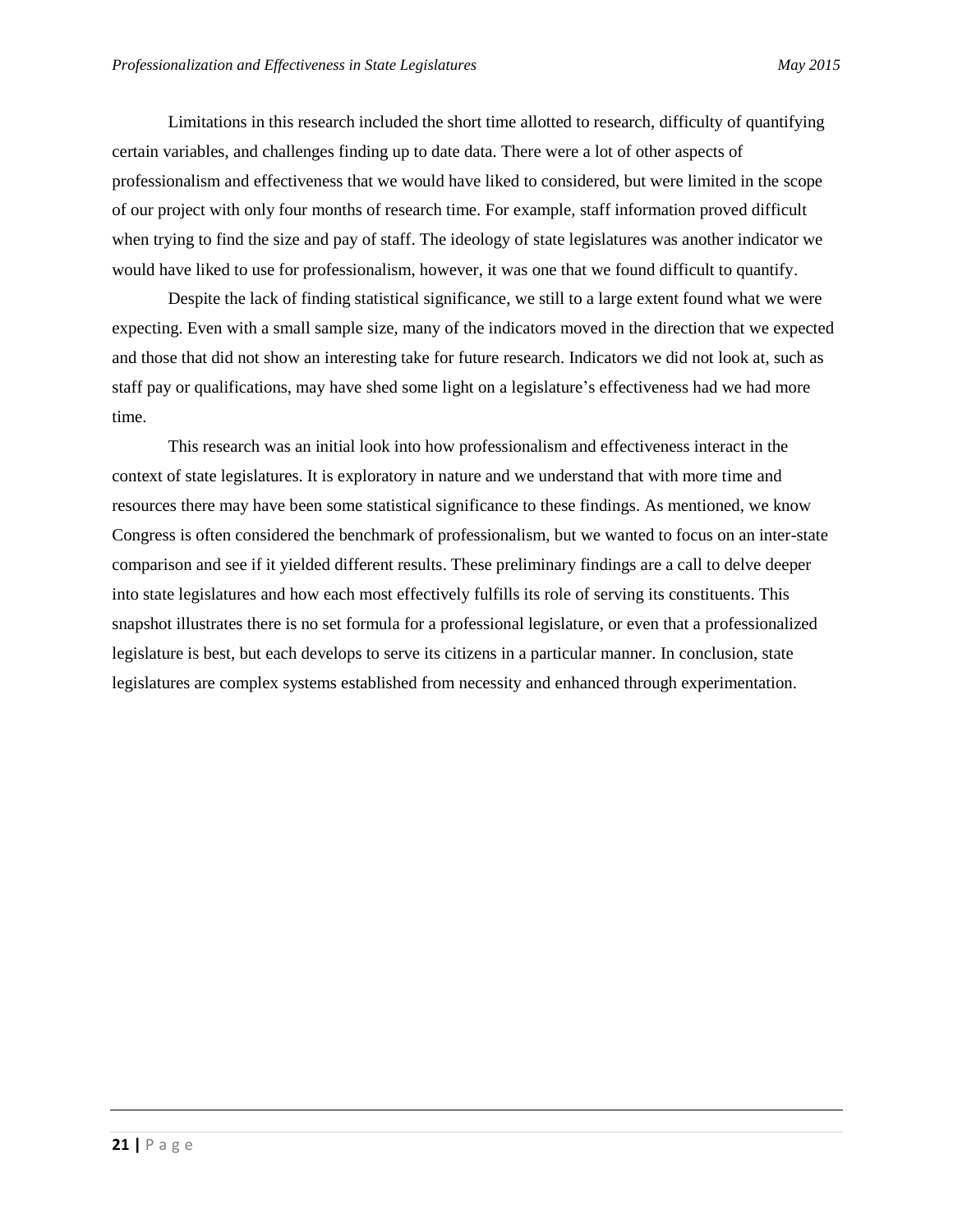# **Sources**

"2014 State Legislator Compensation | Living Expense Allowances During Session". National Conference of State Legislatures. 11 April 2014. <http://www.ncsl.org/research/about-statelegislatures/2014-ncsl-legislator-salary-and-per-diem-table.aspx>.

"2015 Legislative Session Calendar". National Conference of State Legislatures. 2 April 2015. <http://www.ncsl.org/documents/ncsl/sessioncalendar2015.pdf>.

"About the State Integrity Investigation". State Integrity Investigation. <http://www.stateintegrity.org/about>

Andrews, Charles M. 1904. Colonial Self-Government*, 1652-1689*. Online Access.

"Annual Versus Biennial Legislative Sessions". National Conference of State Legislatures.

Battista, James Coleman. "State Legislative Committees and Economic Connections: Expertise and Industry Service." State Politics & Policy Quarterly (2012).

Byler, David. "The Other GOP Wave: State Legislatures". Real Clear Politics. 11 November 2014.

Clark, Jennifer Hayes, and R. Lucas Williams. "Parties, Term Limits, and Representation in the US States." American Politics Research (2013).

Clarke, Mary Patterson. 1943. Parliamentary Privilege in the American Colonies. New Haven, CT: Yale University Press.

Cullen, Morgan. "Pay Problem". National Conference of State Legislatures. 2011 January.

DeMillo, Andrew. "Analysis: Panel changes Arkansas pay raise debate". The Washington Times. 14 December 2014.

DeMillo, Andrew. "Arkansas panel Oks raises for state's elected officials". The Washington Times. 16 March 2015.

"Editorial: Annual legislative sessions could narrow budget guesswork". The Dallas Morning News. 9 January 2013. <http://www.dallasnews.com/opinion/editorials/20130109-editorial-annual-legislativesessions-could-narrow-budget-guesswork.ece>

"Full-And Part-Time Legislatures". National Conference of State Legislatures. 1 June 2014. <http://www.ncsl.org/research/about-state-legislatures/full-and-part-time-legislatures.aspx>

Farrand, Max. 1896. The legislation of Congress for the government of the organized territories of the United States: 1789-1895. Newark, N. J.: W. A. Baker, Printer.

Frantzich, Stephen. "Who Makes Our Laws? The Legislative Effectiveness of Members of the U.S. Congress." Legislative Studies Quartlery 4, no. 3 (1979): 409-428.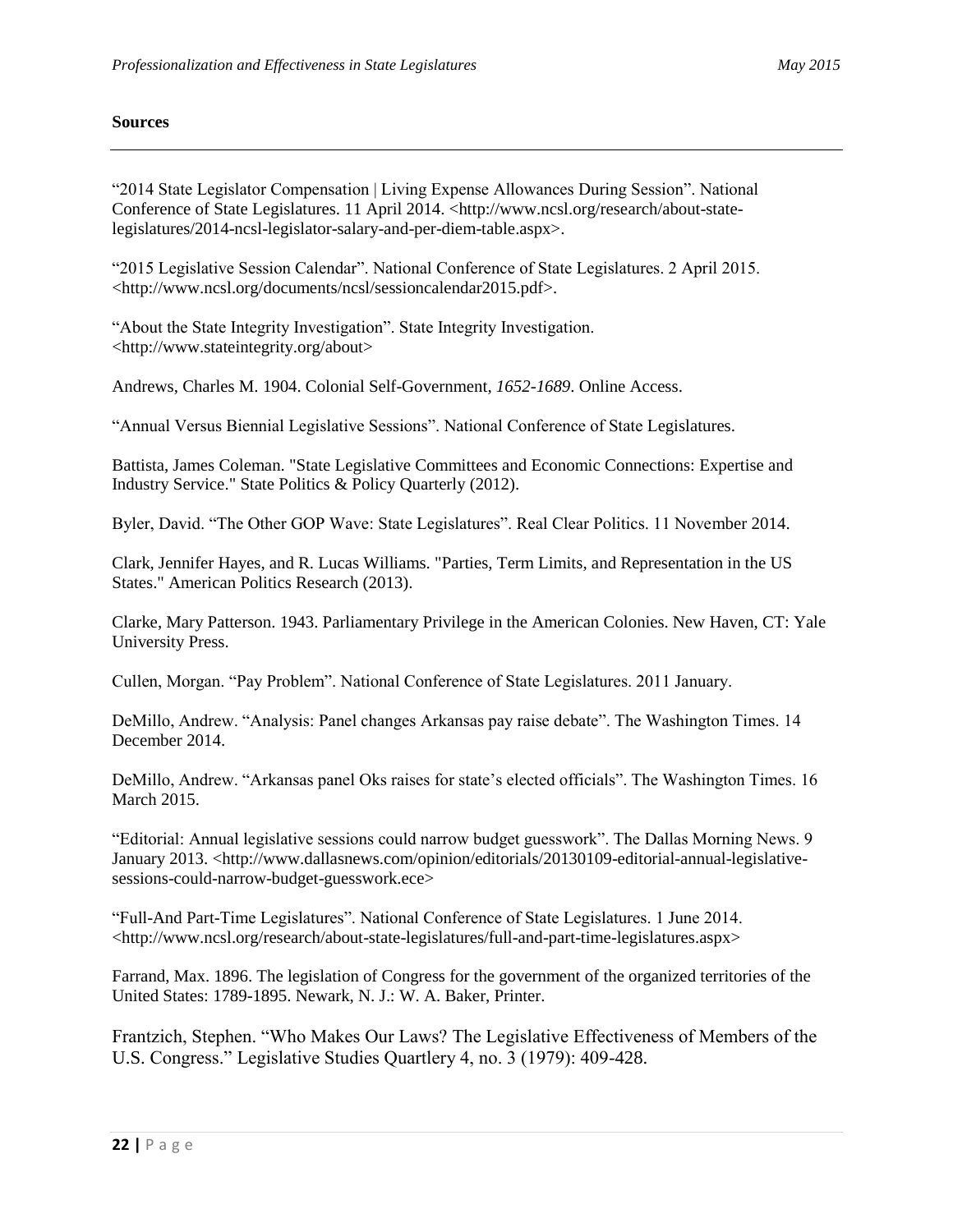Gammel, Hans Peter Mareus Neilsen. 1898. The Laws of Texas, 1822-1897 Volume 1, Book, 1898; University of North Texas Libraries.

Greene, Jack P. 1975. "The Growth of Political Stability: An Interpretation of Political Development in the Anglo-American Colonies, 1660-1760." In The American Revolution: A Heritage of Change, ed. John Parker and Carol Urness. Minneapolis, MN: Associates of the James Ford Bell Library.

"Guide to Texas Legislative Information (Revised)". Texas Legislative Council. March 2015. < http://www.tlc.state.tx.us/pubslegref/gtli.pdf>.

Hamm, Keith E., Ronald D. Hedlund, and Stephanie Shirley Post. "Committee Specialization in US State Legislatures during the 20th Century Do Legislatures Tap the Talents of Their Members?." State Politics & Policy Quarterly 11, no. 3 (2011): 299-324.

Haider-Market, Donald P. (ed.) 2014. *The Oxford Handbook of State and Local Government*. New York: Oxford University Press.

Hatch, Charles. 1956. America's Oldest Legislative Assembly & Its Jamestown Statehouses, Appendix II. Washington, D.C.: U.S. Department of the Interior, National Park Service.

Hogan, Robert E. "Sources of Competition in State Legislative Primary Elections." Legislative Studies Quarterly 28, no. 1 (2003): 103-126.

Independent Citizens Commission. "Initial Review and Recommendations". 2 February 2015.

Jackman, Molly, Saul Jackman, and Brian Boessenecker. "Congressional Moneyball: Measuring Legislative Effectiveness." Brookings, January 14, 2014.

Jewell, Malcolm E., and David Breaux. "The Effect of Incumbency on State Legislative Elections." Legislative Studies Quarterly (1988): 495-514.

Kousser, Thad, and Justin H. Phillips. "Who Blinks First? Legislative Patience and Bargaining with Governors." Legislative Studies Quarterly 34, no. 1 (2009): 55-86.

"Legislative Session Length". National Conference of State Legislatures. <http://www.ncsl.org/research/about-state-legislatures/legislative-session-length.aspx>.

"Legislative Effectiveness in the United States Congress". The Lawmakers. < [http://www.thelawmakers.org/#/>](http://www.thelawmakers.org/#/).

Meinke, Scott R., and Edward B. Hasecke. "Term limits, professionalization, and partisan control in US state legislatures." Journal of Politics 65, no. 3 (2003): 898-908.

National Conference of State Legislatures. December 2014. "Ethics: State Ethics Commissions". <http://www.ncsl.org/research/ethics/state-ethics-commissions.aspx>

Pargellis, S. M. 1927a. "The Procedure of the Virginia House of Burgesses I." William and Mary College Quarterly Historical Magazine 7:73-86.

Penchoff, Jack. "Legislative Pay Daze: CSG National Study Finds Legislators' Salaries Lag Inflation"". Council of State Governments. 2007 February.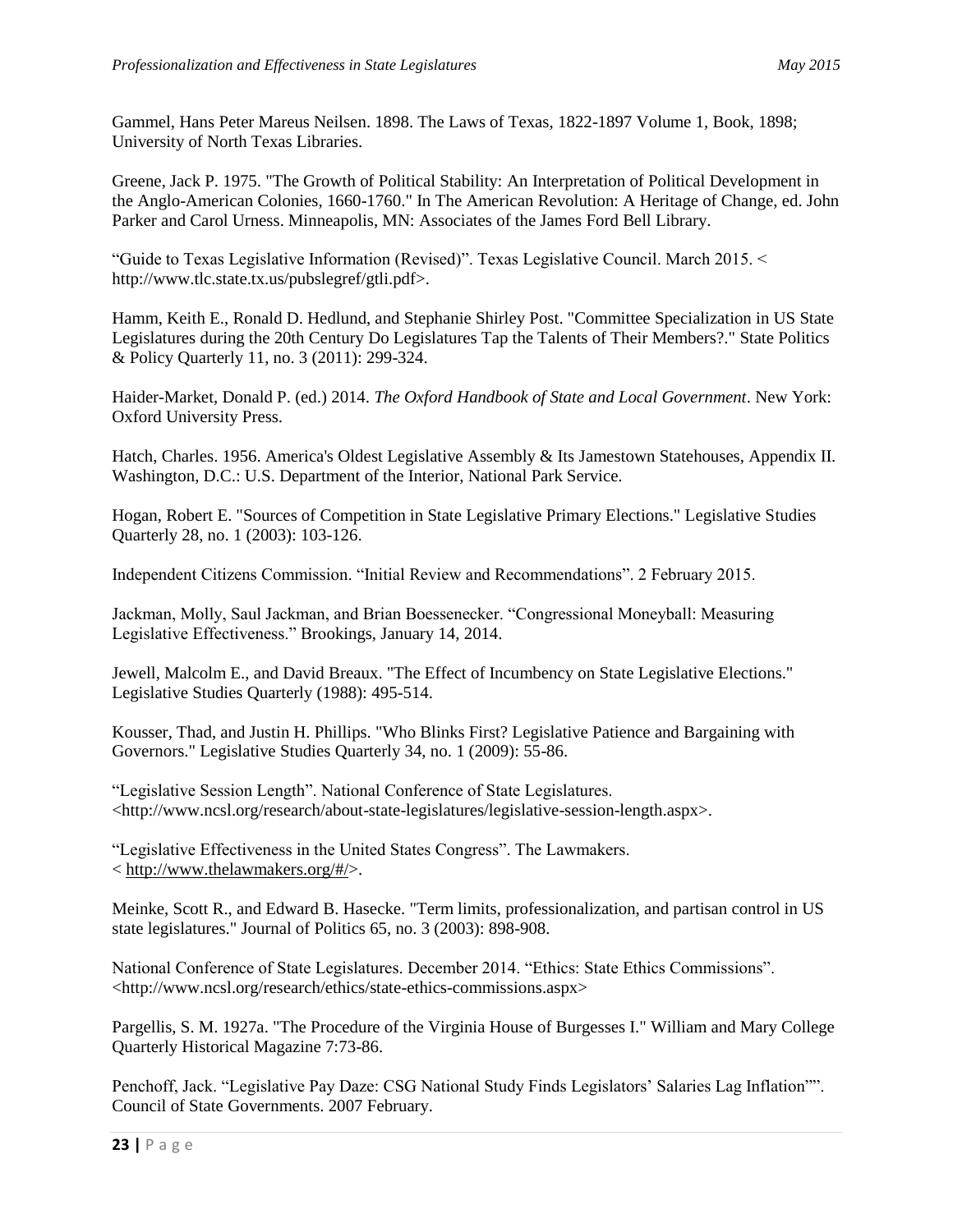Potter, Norris W. and Kasdon, Lawrence M. 1964. Hawaii, our Island State. Columbus, Ohio: Charles E. Merrill Books, Inc.

"Research". Texas Legislative Council. http://www.tlc.state.tx.us/research.htm

Ruger, William and Sorens, Jason. "The Citizen Legislature: How Reasonable Limits on State Legislative Salaries, Staff and Session Lengths Keep Liberty Alive". Goldwater Institute. 22 June 2011.

Shor, Boris. "How U.S. state legislatures are polarized and getting more polarized (in 2 graphs". The Washington Post. 14 January 2014. <http://www.washingtonpost.com/blogs/monkeycage/wp/2014/01/14/how-u-s-state-legislatures-are-polarized-and-getting-more-polarized-in-2-graphs/>.

"Special Sessions". National Conference of State Legislatures. <http://www.ncsl.org/research/about-statelegislatures/special-sessions472.aspx>.

Squire, Peverill. 2005. [The Evolution of American Colonial Assemblies as Legislative Organizations.](http://lib-ezproxy.tamu.edu:2048/login?frbrVersion=6&url=http://linkresolver.tamu.edu:9003/tamu?ctx_ver=Z39.88-2004&ctx_enc=info:ofi/enc:UTF-8&ctx_tim=2015-03-21T19%3A26%3A21IST&url_ver=Z39.88-2004&url_ctx_fmt=infofi/fmt:kev:mtx:ctx&rfr_id=info:sid/primo.exlibrisgroup.com:primo3-Article-tayfranc&rft_val_fmt=info:ofi/fmt:kev:mtx:journal&rft.genre=article&rft.atitle=The%20Evolution%20of%20American%20Colonial%20Assemblies%20as%20Legislative%20Organizations&rft.jtitle=Congress%20%26%20the%20Presidency&rft.btitle=&rft.aulast=Squire&rft.auinit=&rft.auinit1=&rft.auinitm=&rft.ausuffix=&rft.au=Squire%2C%20Peverill&rft.aucorp=&rft.date=20050901&rft.volume=32&rft.issue=2&rft.part=&rft.quarter=&rft.ssn=&rft.spage=109&rft.epage=131&rft.pages=&rft.artnum=&rft.issn=0734-3469&rft.eissn=1944-1053&rft.isbn=&rft.sici=&rft.coden=&rft_id=info:doi:10.1080/07343460509507680&rft.object_id=&svc_val_fmt=info:ofi/fmt:kev:mtx:sch_svc&svc.fulltext=yes&rft_dat=%3Ctayfranc%3E10.1080/07343460509507680%3C/tayfranc%3E&rft.eisbn=&rft_id=info:oai/) Congress & the Presidency, 2005, Vol.32(2), p.109-131

Squire, Peverill. "Measuring State Legislative Professionalism: The Squire Index Revisited." State Politics & Policy Quarterly 7, no. 2 (2007): 211-227.

Steen, Ralph W. 2010. "CONGRESS OF THE REPUBLIC OF TEXAS," Handbook of Texas Online. Texas State Historical Association.

"The 1840 Constitution of the Kingdom of Hawaii". Hawaiian Electronic Library. 1840.

"The Selection of Committee Chairs". National Conference of State Legislatures. <http://www.ncsl.org/research/about-state-legislatures/the-selection-of-committee-chairs.aspx>.

"The Term-Limited States". National Conference of State Legislatures. 13 March 2015. <http://www.ncsl.org/research/about-state-legislatures/chart-of-term-limits-states.aspx>

"Training". National Conference of State Legislatures. <http://www.ncsl.org/documents/legismgt/ILP/96Tab2Pt2.pdf>

Wilson, Reid. "How much are your legislators paid?" The Washington Times. 23 August, 2013. <http://www.washingtonpost.com/blogs/govbeat/wp/2013/08/23/how-much-are-your-legislators-paid>.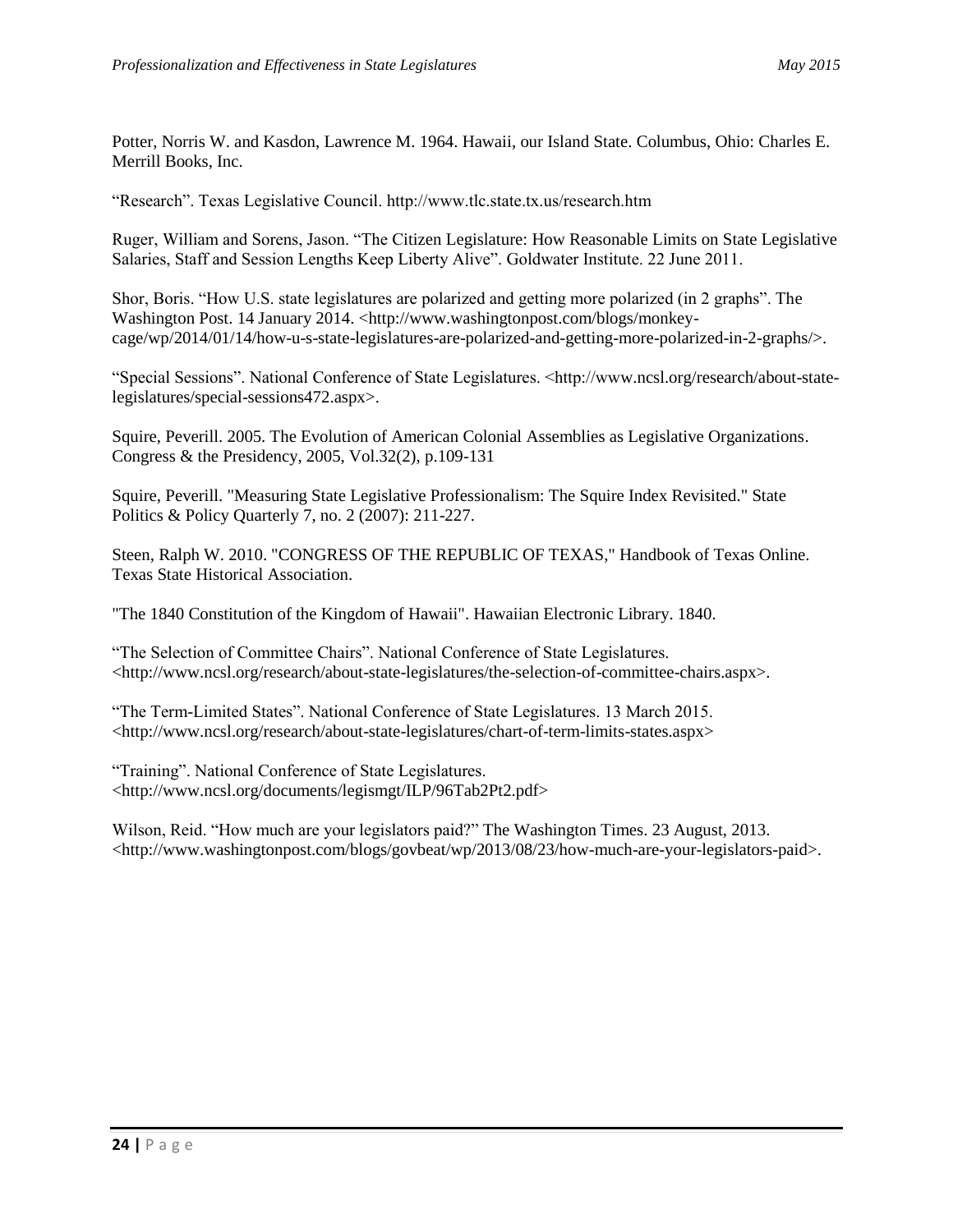# **Appendix**

| Figure 6: Regressions using Prof. Score Ver. II |                          |           |                   |          |          |          |           |           |
|-------------------------------------------------|--------------------------|-----------|-------------------|----------|----------|----------|-----------|-----------|
|                                                 | (1)                      | (2)       | (3)               | (4)      | (5)      | (6)      | (7)       | (8)       |
| <b>VARIABLES</b>                                | prof2                    | prof2     | prof <sub>2</sub> | prof2    | prof2    | prof2    | prof2     | prof2     |
| filed                                           | $0.00224*$<br>(0.000993) |           |                   |          |          |          |           |           |
| passed                                          |                          | 0.00722   |                   |          |          |          |           |           |
|                                                 |                          | (0.00751) |                   |          |          |          |           |           |
| femper                                          |                          |           | $-5.054$          |          |          |          |           |           |
|                                                 |                          |           | (51.18)           |          |          |          |           |           |
| filibust                                        |                          |           |                   | $-4.523$ |          |          |           |           |
|                                                 |                          |           |                   | (8.010)  |          |          |           |           |
| filibustnew                                     |                          |           |                   |          | $-3.425$ |          |           |           |
| ratio                                           |                          |           |                   |          | (6.209)  | $-5.369$ |           |           |
|                                                 |                          |           |                   |          |          | (19.31)  |           |           |
| resofil                                         |                          |           |                   |          |          |          | 0.00206   |           |
|                                                 |                          |           |                   |          |          |          | (0.00174) |           |
| resopas                                         |                          |           |                   |          |          |          |           | 0.00218   |
|                                                 |                          |           |                   |          |          |          |           | (0.00180) |
| Constant                                        | 48.49***                 | 50.53***  | 55.76***          | 58.28*** | 56.13*** | 56.61*** | 52.07***  | 52.30***  |
|                                                 | (3.681)                  | (5.158)   | (12.36)           | (7.245)  | (4.186)  | (7.949)  | (3.606)   | (3.464)   |
|                                                 |                          |           |                   |          |          |          |           |           |
| Observations                                    | $11\,$                   | $11\,$    | $11\,$            | $11\,$   | 11       | 11       | 11        | $11\,$    |
| R-squared                                       | 0.362                    | 0.093     | 0.001             | 0.034    | 0.033    | 0.009    | 0.136     | 0.141     |

Standard errors in parentheses \*\*\* p<0.01, \*\* p<0.05, \* p<0.1